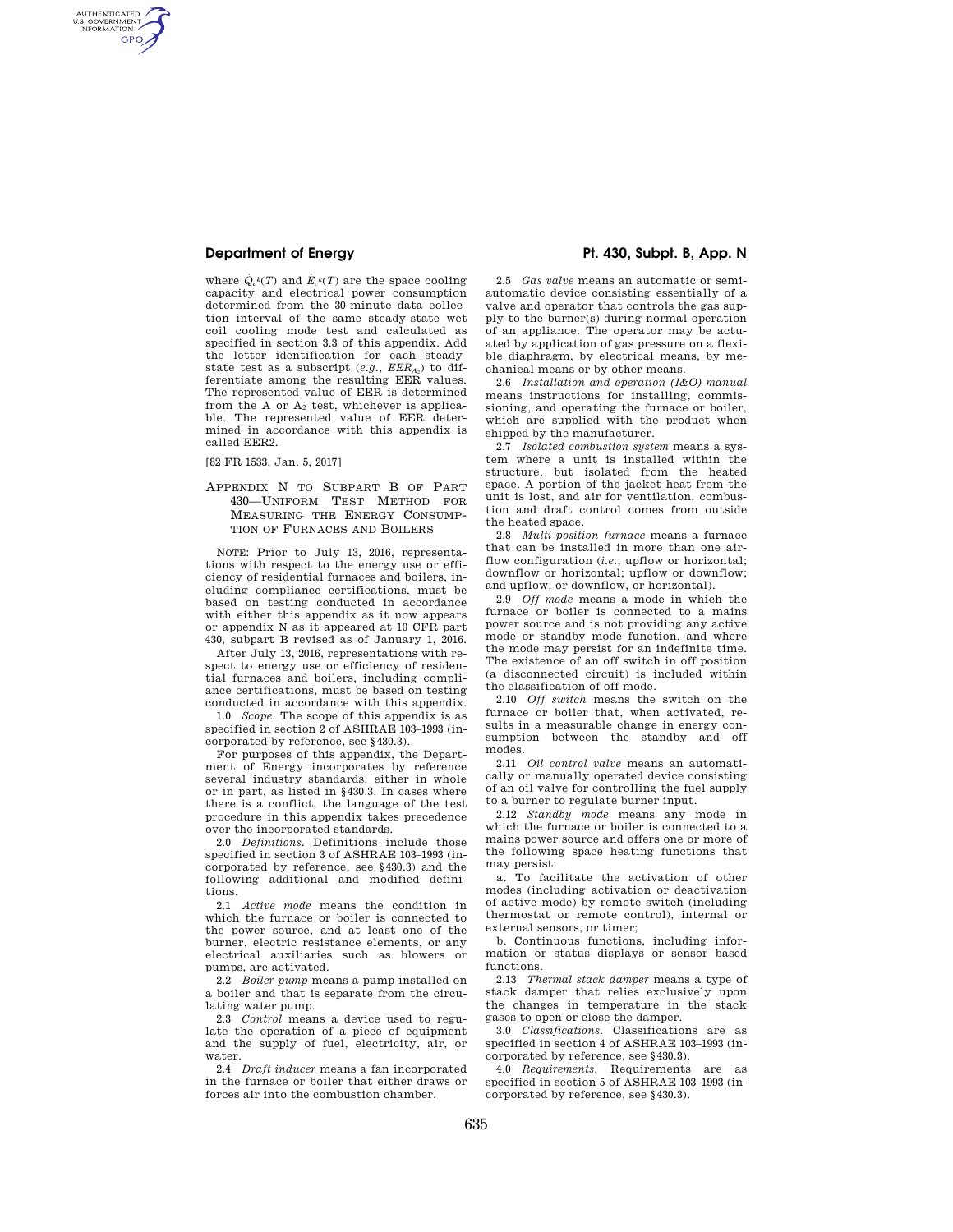5.0 *Instruments.* Instruments must be as specified in section 6 of ASHRAE 103–1993 (incorporated by reference, see §430.3).

6.0 *Apparatus.* The apparatus used in conjunction with the furnace or boiler during the testing must be as specified in section 7 of ASHRAE 103–1993 (incorporated by reference, see §430.3) except for sections 7.1, 7.2.2.2, 7.2.2.5, 7.2.3.1, and 7.8; and as specified in sections 6.1 through 6.5 of this appendix.

6.1 *General.* 

a. Install the furnace or boiler in the test room in accordance with the I&O manual, as defined in section 2.6 of this appendix, except that if provisions within this appendix are specified, then the provisions herein drafted and prescribed by DOE govern. If the I&O manual and any additional provisions of this appendix are not sufficient for testing a furnace or boiler, the manufacturer must request a waiver from the test procedure pursuant to 10 CFR 430.27.

b. If the I&O manual indicates the unit should not be installed with a return duct, then the return (inlet) duct specified in section 7.2.1 of ASHRAE 103–1993 (incorporated by reference, see §430.3) is not required.

c. Test multi-position furnaces in the least efficient configuration. Testing of multi-position furnaces in other configurations is permitted if energy use or efficiency is represented pursuant to the requirements in 10 CFR part 429.

d. The apparatuses described in section 6 of this appendix are used in conjunction with the furnace or boiler during testing. Each piece of apparatus shall conform to material and construction specifications listed in this appendix and in ASHRAE 103–1993 (incorporated by reference, see §430.3), and the reference standards cited in this appendix and in ASHRAE 103–1993.

e. Test rooms containing equipment must have suitable facilities for providing the utilities (including but not limited to envi-<br>ronmental controls, sufficient fluid sufficient source(s), applicable measurement equipment, and any other technology or tools) necessary for performance of the test and must be able to maintain conditions within the limits specified in section 6 of this appendix.

6.2 *Forced-air central furnaces (direct vent and direct exhaust).* 

a. Units not equipped with a draft hood or draft diverter must be provided with the minimum-length vent configuration recommended in the I&O manual or a 5-ft flue pipe if there is no recommendation provided in the I&O manual (see Figure 4 of ASHRAE 103–1993 (incorporated by reference, see §430.3)). For a direct exhaust system, insulate the minimum-length vent configuration or the 5-ft flue pipe with insulation having an R-value not less than 7 and an outer layer of aluminum foil. For a direct vent system,

**Pt. 430, Subpt. B, App. N 10 CFR Ch. II (1–1–18 Edition)** 

see section 7.5 of ASHRAE 103–1993 for insulation requirements.

b. For units with power burners, cover the flue collection box with insulation having an R-value of not less than 7 and an outer layer of aluminum foil before the cool-down and heat-up tests described in sections 9.5 and 9.6 of ASHRAE 103–1993 (incorporated by reference, see §430.3), respectively. However, do not apply the insulation for the jacket loss test (if conducted) described in section 8.6 of ASHRAE 103–1993 or the steady-state test described in section 9.1 of ASHRAE 103–1993.

c. For power-vented units, insulate the shroud surrounding the blower impeller with insulation having an R-value of not less than 7 and an outer layer of aluminum foil before the cool-down and heat-up tests described in sections 9.5 and 9.6, respectively, of ASHRAE 103–1993 (incorporated by reference, see §430.3). Do not apply the insulation for the jacket loss test (if conducted) described in section 8.6 of ASHRAE 103–1993 or the steadystate test described in section 9.1 of ASHRAE 103–1993. Do not insulate the blower motor or block the airflow openings that facilitate the cooling of the combustion blower motor or bearings.

6.3 *Downflow furnaces.* Install an internal section of vent pipe the same size as the flue collar for connecting the flue collar to the top of the unit, if not supplied by the manufacturer. Do not insulate the internal vent pipe during the jacket loss test (if conducted) described in section 8.6 of ASHRAE 103–1993 (incorporated by reference, see §430.3) or the steady-state test described in section 9.1 of ASHRAE 103–1993. Do not insulate the internal vent pipe before the cooldown and heat-up tests described in sections 9.5 and 9.6, respectively, of ASHRAE 103–1993. If the vent pipe is surrounded by a metal jacket, do not insulate the metal jacket. Install a 5-ft test stack of the same cross-sectional area or perimeter as the vent pipe above the top of the furnace. Tape or seal around the junction connecting the vent pipe and the 5-ft test stack. Insulate the 5-ft test stack with insulation having an R-value not less than 7 and an outer layer of aluminum foil. (See Figure 3–E of ASHRAE 103–1993.)

6.4 *Units with draft hoods or draft diverters.*  Install the stack damper in accordance with the I&O manual. Install 5 feet of stack above the damper.

a. For units with an integral draft diverter, cover the 5-ft stack with insulation having an R-value of not less than 7 and an outer layer of aluminum foil.

b. For units with draft hoods, insulate the flue pipe between the outlet of the furnace and the draft hood with insulation having an R-value of not less than 7 and an outer layer of aluminum foil.

c. For units with integral draft diverters that are mounted in an exposed position (not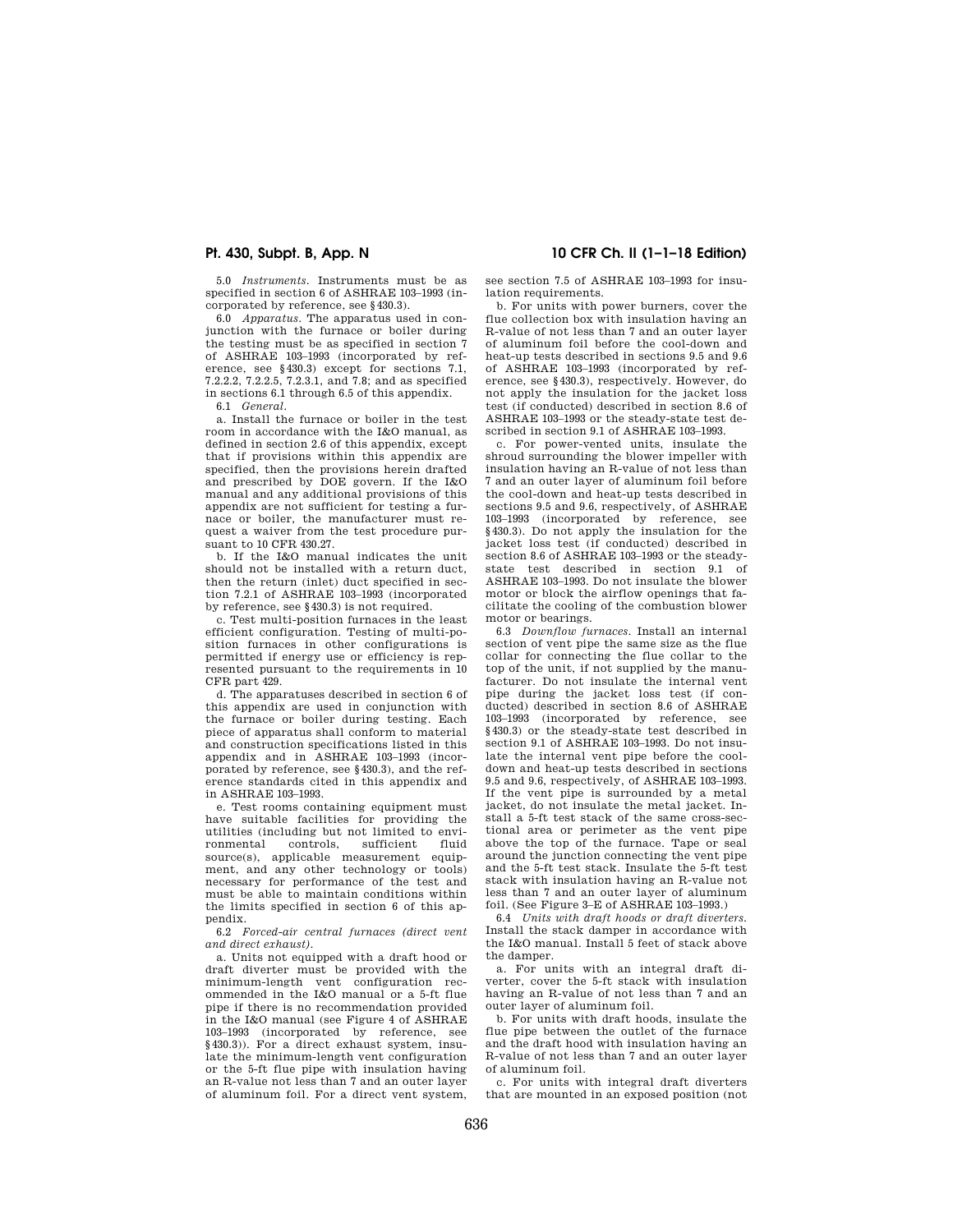inside the overall unit cabinet), cover the diverter boxes (excluding any openings through which draft relief air flows) before the beginning of any test (including jacket loss test) with insulation having an R-value of not less than 7 and an outer layer of aluminum foil.

d. For units equipped with integral draft diverters that are enclosed within the overall unit cabinet, insulate the draft diverter box with insulation as described in section 6.4.c before the cool-down and heat-up tests described in sections 9.5 and 9.6, respectively, of ASHRAE 103–1993 (incorporated by reference, see §430.3). Do not apply the insulation for the jacket loss test (if conducted) described in section 8.6 of ASHRAE 103–1993 or the steady-state test described in section 9.1 of ASHRAE 103–1993.

6.5 *Condensate collection.* Attach condensate drain lines to the unit as specified in the I&O manual. Maintain a continuous downward slope of drain lines from the unit. Additional precautions (such as eliminating any line configuration or position that would otherwise restrict or block the flow of condensate or checking to ensure a proper connection with condensate drain spout that allows for unobstructed flow) must be taken to facilitate uninterrupted flow of condensate during the test. Collection containers must be glass or polished stainless steel to facilitate removal of interior deposits. The collection container must have a vent opening to the atmosphere.

7.0 *Testing conditions.* The testing conditions must be as specified in section 8 of ASHRAE 103–1993 (incorporated by reference, see §430.3), except for section 8.2.1.3, 8.3.3.1, 8.4.1.1. 8.4.1.1.2, 8.4.2.1.4, 8.4.2.1.6 8.6.1.1, 8.7.2, and 8.8.3; and as specified in sections 7.1 to 7.10 of this appendix, respectively.

7.1 *Fuel supply, gas.* In conducting the tests specified herein, gases with characteristics as shown in Table 1 of ASHRAE 103– 1993 (incorporated by reference, see §430.3) shall be used. Maintain the gas supply, ahead of all controls for a furnace, at a test pressure between the normal and increased values shown in Table 1 of ASHRAE 103–1993. Maintain the regulator outlet pressure at a level approximating that recommended in the I&O manual, as defined in section 2.6 of this appendix, or, in the absence of such recommendation, to the nominal regulator settings used when the product is shipped by the manufacturer. Use a gas having a specific gravity as shown in Table 1 of ASHRAE 103–1993 and with a higher heating value within  $\pm 5\%$  of the higher heating value shown in Table 1 of ASHRAE 103–1993. Determine the actual higher heating value in Btu per standard cubic foot for the gas to be used in the test within an error no greater than  $1\%$ 

# **Department of Energy Pt. 430, Subpt. B, App. N**

7.2 *Installation of piping.* Install piping equipment in accordance with the I&O manual. In the absence of such specification, install piping in accordance with section 8.3.1.1 of ASHRAE 103–1993 (incorporated by reference, see §430.3).

7.3 *Gas burner.* Adjust the burners of gasfired furnaces and boilers to their maximum Btu input ratings at the normal test pressure specified by section 7.1 of this appendix. Correct the burner input rate to reflect gas characteristics at a temperature of 60 °F and atmospheric pressure of 30 in of Hg and adjust down to within ±2 percent of the hourly Btu nameplate input rating specified by the manufacturer as measured during the steady-state performance test in section 8 of this appendix. Set the primary air shutters in accordance with the I&O manual to give a good flame at this condition. If, however, the setting results in the deposit of carbon on the burners during any test specified herein, the tester shall adjust the shutters and burners until no more carbon is deposited and shall perform the tests again with the new settings (see Figure 9 of ASHRAE 103–1993 (incorporated by reference, see §430.3)). After the steady-state performance test has been started, do not make additional adjustments to the burners during the required series of performance tests specified in section 9 of ASHRAE 103–1993. If a vent-limiting means is provided on a gas pressure regulator, keep it in place during all tests.

7.4 *Modulating gas burner adjustment at reduced input rate.* For gas-fired furnaces and boilers equipped with modulating-type controls, adjust the controls to operate the unit at the nameplate minimum input rate. If the modulating control is of a non-automatic type, adjust the control to the setting recommended in the I&O manual. In the absence of such recommendation, the midpoint setting of the non-automatic control shall be used as the setting for determining the reduced fuel input rate. Start the furnace or boiler by turning the safety control valve to the ''ON'' position. For boilers, use a supply water temperature that will allow for continuous operation without shutoff by the control. If necessary to achieve such continuous operation, supply water may be increased above 120 °F; in such cases, gradually increase the supply water temperature to determine what minimum supply water temperature, with a 20 °F temperature rise across the boiler, will be needed to adjust for the minimum input rate at the reduced input rate control setting. Monitor regulated gas pressure out of the modulating control valve (or entering the burner) to determine when no further reduction of gas pressure results. The flow rate of water through the boiler shall be adjusted to achieve a 20 °F temperature rise.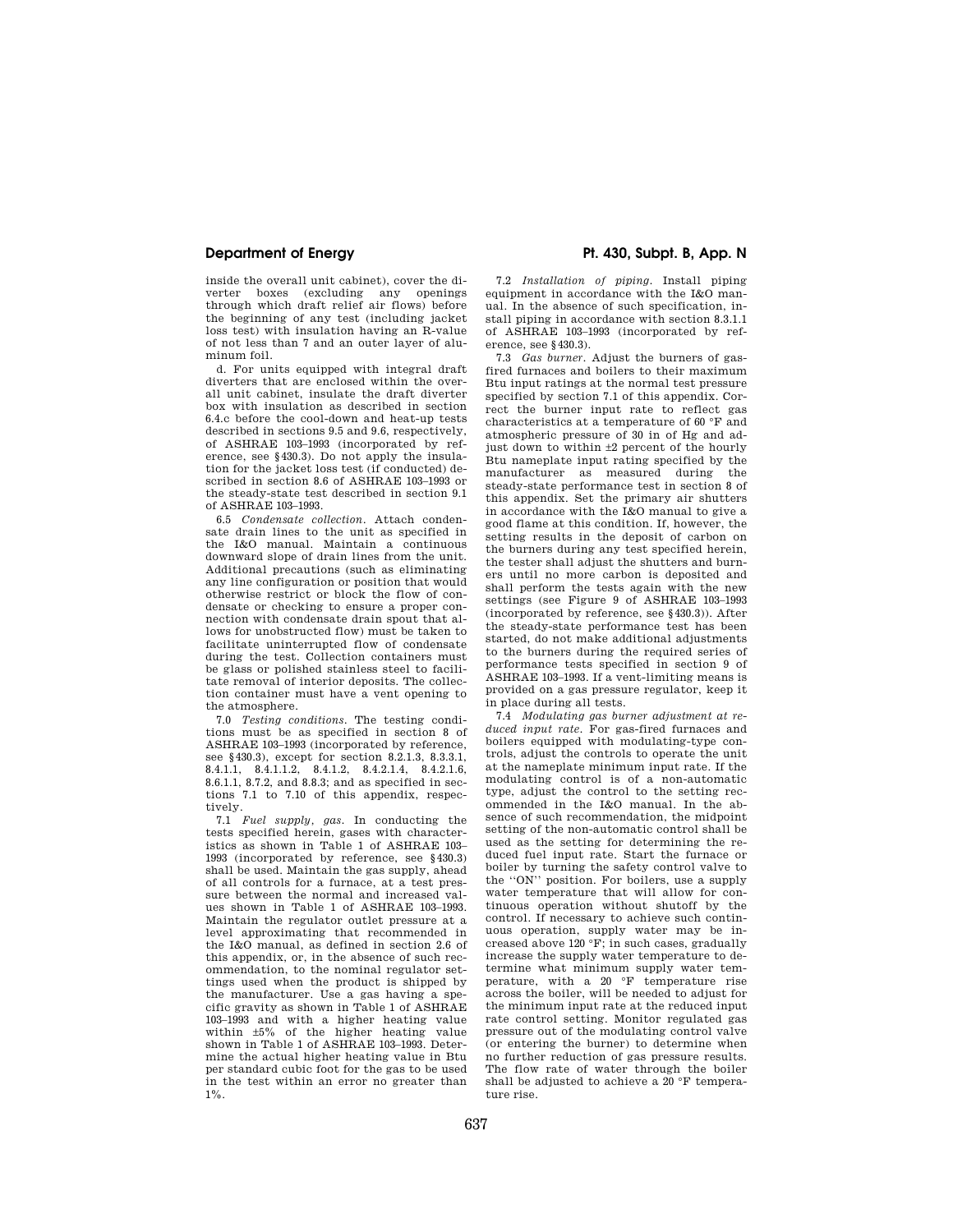7.5 *Oil burner.* Adjust the burners of oilfired furnaces or boilers to give a  $CO<sub>2</sub>$  reading specified in the I&O manual and an hourly Btu input during the steady-state performance test described in section 8 of this appendix. Ensure the hourly BTU input is within ±2% of the normal hourly Btu input rating as specified in the I&O manual. Smoke in the flue may not exceed a No. 1 smoke during the steady-state performance test as measured by the procedure in ASTM D2156R13 (incorporated by reference, see §430.3). Maintain the average draft over the fire and in the flue during the steady-state performance test at the value specified in the I&O manual. Do not allow draft fluctuations exceeding 0.005 in. water. Do not make additional adjustments to the burner during the required series of performance tests. The instruments and measuring apparatus for this test are described in section 6 of this appendix and shown in Figure 8 of ASHRAE 103–1993 (incorporated by reference, see §430.3).

7.6 Adjust air throughputs to achieve a temperature rise that is the higher of a and b, below, unless c applies. A tolerance of  $\pm 2$ °F is permitted.

a. 15 °F less than the nameplate maximum temperature rise or

b. 15 °F higher than the minimum temperature rise specified in the I&O manual.

c. A furnace with a non-adjustable air temperature rise range and an automatically controlled airflow that does not permit a temperature rise range of 30 °F or more must be tested at the midpoint of the rise range.

7.7 Establish the temperature rise specified in section 7.6 of this appendix by adjusting the circulating airflow. This adjustment must be accomplished by symmetrically restricting the outlet air duct and varying blower speed selection to obtain the desired temperature rise and minimum external static pressure, as specified in Table 4 of ASHRAE 103–1993 (incorporated by reference, see §430.3). If the required temperature rise cannot be obtained at the minimum specified external static pressure by adjusting blower speed selection and duct outlet restriction, then the following applies.

a. If the resultant temperature rise is less than the required temperature rise, vary the blower speed by gradually adjusting the blower voltage so as to maintain the minimum external static pressure listed in Table 4 of ASHRAE 103–1993 (incorporated by reference, see §430.3). The airflow restrictions shall then remain unchanged. If static pressure must be varied to prevent unstable blower operation, then increase the static pressure until blower operation is stabilized, except that the static pressure must not exceed the maximum external static pressure as specified by the manufacturer in the I&O manual.

# **Pt. 430, Subpt. B, App. N 10 CFR Ch. II (1–1–18 Edition)**

b. If the resultant temperature rise is greater than the required temperature rise, then the unit can be tested at a higher temperature rise value, but one not greater than nameplate maximum temperature rise. In order not to exceed the maximum temperature rise, the speed of a direct-driven blower may be increased by increasing the circulating air blower motor voltage.

7.8 *Measurement of jacket surface temperature.* Divide the jacket of the furnace or boiler into 6-inch squares when practical, and otherwise into 36-square-inch regions comprising 4 inch by 9 inch or 3 inch by 12 inch sections, and determine the surface temperature at the center of each square or section with a surface thermocouple. Record the surface temperature of the 36-square-inch areas in groups where the temperature differential of the 36-square-inch areas is less than 10 °F for temperature up to 100 °F above room temperature, and less than 20 °F for temperatures more than 100 °F above room temperature. For forced-air central furnaces, the circulating air blower compartment is considered as part of the duct system, and no surface temperature measurement of the blower compartment needs to be recorded for the purpose of this test. For downflow furnaces, measure all cabinet surface temperatures of the heat exchanger and combustion section, including the bottom around the outlet duct and the burner door, using the 36-square-inch thermocouple grid. The cabinet surface temperatures around the blower section do not need to be measured (See Figure 3–E of ASHRAE 103–1993 (incorporated by reference, see §430.3)).

7.9 *Installation of vent system.* Keep the vent or air intake system supplied by the manufacturer in place during all tests. Test units intended for installation with a variety of vent pipe lengths with the minimum vent length as specified in the I&O manual, or a 5 ft. flue pipe if there are no recommendations in the I&O manual. Do not connect a furnace or boiler employing a direct vent system to a chimney or induced-draft source. Vent combustion products solely by using the venting incorporated in the furnace or boiler and the vent or air intake system supplied by the manufacturer. For units that are not designed to significantly preheat the incoming air, see section 7.5 of this appendix and Figure 4a or 4b of ASHRAE 103–1993 (incorporated by reference, see §430.3). For units that do significantly preheat the incoming air, see Figure 4c or 4d of ASHRAE 103–1993.

7.10 *Additional optional method of testing for determining D<sup>P</sup> and D<sup>F</sup> for furnaces and boilers.* On units whose design is such that there is no measurable airflow through the combustion chamber and heat exchanger when the burner(s) is (are) off as determined by the optional test procedure in section 7.10.1 of this appendix,  $D_F$  and  $D_P$  may be set equal to 0.05.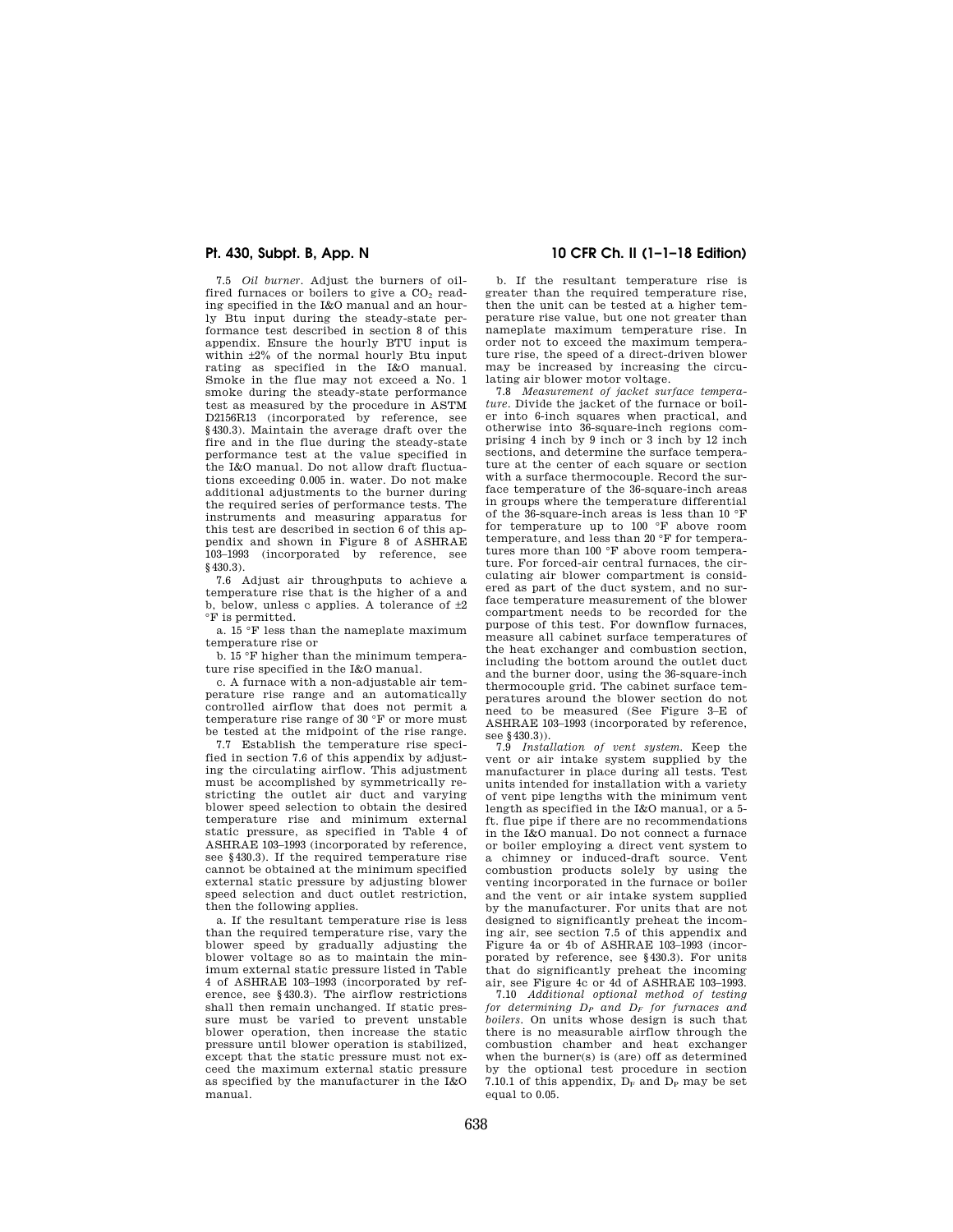7.10.1 *Optional test method for indicating the absence of flow through the heat exchanger.*  Manufacturers may use the following test protocol to determine whether air flows through the combustion chamber and heat exchanger when the burner(s) is (are) off. The minimum default draft factor (as allowed per sections 8.8.3 and 9.10 of ASHRAE 103–1993 (incorporated by reference, see §430.3)) may be used only for units determined pursuant to this protocol to have no airflow through the combustion chamber and heat exchanger.

7.10.1.1 *Test apparatus.* Use a smoke stick that produces smoke that is easily visible and has a density less than or approximately equal to air. Use a smoke stick that produces smoke that is non-toxic to the test personnel and produces gas that is unreactive with the environment in the test chamber.

7.10.1.2 *Test conditions.* Minimize all air currents and drafts in the test chamber, including turning off ventilation if the test chamber is mechanically ventilated. Wait at least two minutes following the termination of the furnace or boiler on-cycle before beginning the optional test method for indicating the absence of flow through the heat exchanger.

7.10.1.3 *Location of the test apparatus.* After all air currents and drafts in the test chamber have been eliminated or minimized, position the smoke stick based on the following equipment configuration: (a) For horizontal combustion air intakes, approximately 4 inches from the vertical plane at the termination of the intake vent and 4 inches below the bottom edge of the combustion air intake; or (b) for vertical combustion air intakes, approximately 4 inches horizontal from vent perimeter at the termination of the intake vent and 4 inches down (parallel to the vertical axis of the vent). In the instance where the boiler combustion air intake is closer than 4 inches to the floor, place the smoke device directly on the floor without impeding the flow of smoke.

7.10.1.4 *Duration of test.* Establish the presence of smoke from the smoke stick and then monitor the direction of the smoke flow for no less than 30 seconds.

7.10.1.5 *Test results.* During visual assessment, determine whether there is any draw of smoke into the combustion air intake vent.

If absolutely no smoke is drawn into the combustion air intake, the furnace or boiler meets the requirements to allow use of the minimum default draft factor pursuant to section 8.8.3 and/or section 9.10 of ASHRAE 103–1993 (incorporated by reference, see §430.3).

If there is any smoke drawn into the intake, proceed with the methods of testing as prescribed in section 8.8 of ASHRAE 103–1993.

8.0 *Test procedure.* Conduct testing and measurements as specified in section 9 of

# **Department of Energy Pt. 430, Subpt. B, App. N**

ASHRAE 103–1993 (incorporated by reference, see §430.3) except for sections 9.1.2.2.1, 9.1.2.2.2, 9.5.1.1, 9.5.1.2.1, 9.5.1.2.2, 9.5.2.1, 9.7.4, and 9.10; and as specified in sections 8.1 through 8.11 of this appendix. Section 8.4 of this appendix may be used in lieu of section 9.2 of ASHRAE 103–1993.

8.1 *Fuel input.* For gas units, measure and record the steady-state gas input rate in Btu/ hr, including pilot gas, corrected to standard conditions of 60 °F and 30 in. Hg. Use measured values of gas temperature and pressure at the meter and barometric pressure to correct the metered gas flow rate to the above standard conditions. For oil units, measure and record the steady-state fuel input rate.

8.2 *Electrical input.* For furnaces and boilers, during the steady-state test, perform a single measurement of all of the electrical power involved in burner operation (PE), including energizing the ignition system, controls, gas valve or oil control valve, and draft inducer, if applicable. For boilers, the measurement of PE must include the boiler pump if so equipped. If the boiler pump does not operate during the measurement of PE, add the boiler pump nameplate power to the measurement of PE. If the boiler pump nameplate power is not available, use 0.13 kW.

For furnaces, during the steady-state test, perform a single measurement of the electrical power to the circulating air blower (BE). For hot water boilers, use the circulating water pump nameplate power for BE, or if the pump nameplate power is not available, use 0.13 kW.

8.3 *Input to interrupted ignition device.* For burners equipped with an interrupted ignition device, record the nameplate electric power used by the ignition device, PE<sub>IG</sub>, or record that  $PE_{IG} = 0.4$  kW if no nameplate power input is provided. Record the nameplate ignition device on-time interval,  $t_{IG}$ , or, if the nameplate does not provide the ignition device on-time interval, measure the on-time interval with a stopwatch at the beginning of the test, starting when the burner is turned on. Set  $t_{IG} = 0$  and  $PE_{IG} = 0$  if the device on-time interval is less than or equal to 5 seconds after the burner is on.

8.4 *Optional test procedures for condensing furnaces and boilers, measurement of condensate during the establishment of steady-state conditions.* For units with step-modulating or two-stage controls, conduct the test at both the maximum and reduced inputs. In lieu of collecting the condensate immediately after the steady state conditions have been reached as required by section 9.2 of ASHRAE 103–1993 (incorporated by reference, see §430.3), condensate may be collected during the establishment of steady state conditions as defined by section 9.1.2.1 of ASHRAE 103–1993. Perform condensate collection for at least 30 minutes. Measure condensate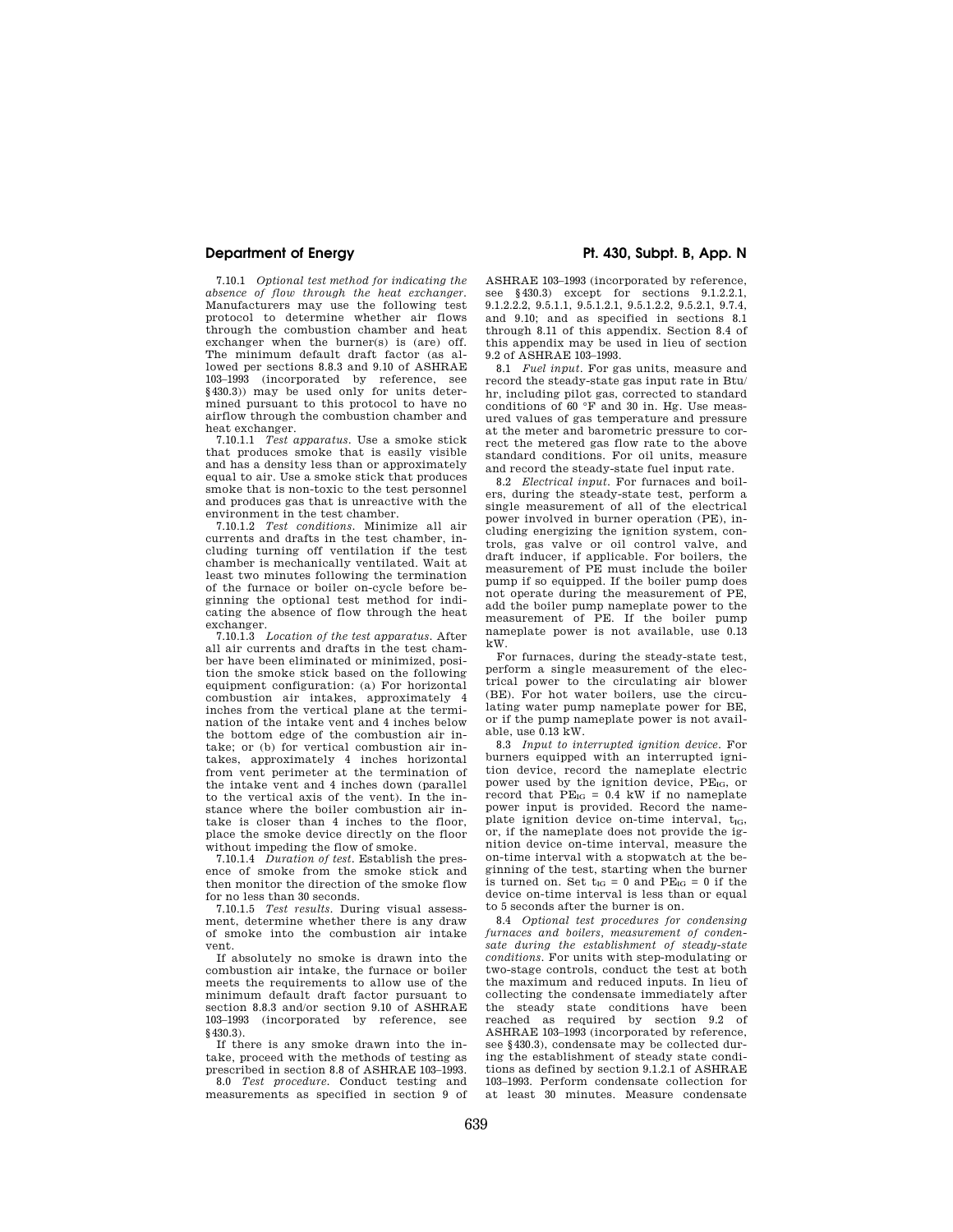mass immediately at the end of the collection period to prevent evaporation loss from the sample. Record fuel input for the 30 minute condensate collection test period. Observe and record fuel higher heating value (HHV), temperature, and pressures necessary for determining fuel energy input (Qc,ss). Measure the fuel quantity and HHV with er-rors no greater than 1%. The humidity for the room air shall at no time exceed 80%. Determine the mass of condensate for the establishment of steady state conditions (Mc,ss) in pounds by subtracting the tare container weight from the total container and condensate weight measured at the end of the 30-minute condensate collection test period.

8.5 *Cool-down test for gas- and oil-fueled gravity and forced-air central furnaces without stack dampers.* Turn off the main burner after completing steady-state testing, and measure the flue gas temperature by means of the thermocouple grid described in section 7.6 of ASHRAE 103–1993 (incorporated by reference, see §430.3) at 1.5 minutes  $(T_{F,OFF}(t_3))$  and 9 minutes  $(T_{FOFF}(t_4))$  after shutting off the burner. When taking these temperature readings, the integral draft diverter must remain blocked and insulated, and the stack restriction must remain in place. On atmospheric systems with an integral draft diverter or draft hood and equipped with either an electromechanical inlet damper or an electromechanical flue damper that closes within 10 seconds after the burner shuts off to restrict the flow through the heat exchanger in the off-cycle, bypass or adjust the control for the electromechanical damper so that the damper remains open during the cool-down test.

that employ post-purge, measure the length of the post-purge period with a stopwatch. Record the time from burner ''OFF'' to combustion blower ''OFF'' (electrically de-energized) as  $t<sub>P</sub>$ . If the measured  $t<sub>P</sub>$  is less than or equal to 30 seconds, set  $t<sub>P</sub>$  at 0 and conduct the cool-down test as if there is no post-purge. If  $t_P$  is prescribed by the I&O manual or measured to be greater than 180 seconds, stop the combustion blower at 180 seconds and use that value for  $t_P$ . Measure the flue gas temperature by means of the thermocouple grid described in section 7.6 of ASHRAE 103–1993 at the end of the post-purge period,  $t_P(T_{F,OFF} (t_P))$ , and at the time  $(1.5 + t_P)$  minutes  $(T_{F,OFF}(t_3))$  and  $(9.0 +$  $t_P$ ) minutes ( $T_{F,OFF}(t_4)$ ) after the main burner shuts off.

8.6 *Cool-down test for gas- and oil-fueled gravity and forced-air central furnaces without stack dampers and with adjustable fan control.*  For a furnace with adjustable fan control, measure the time delay between burner shutdown and blower shutdown, t<sup>+</sup>. This time delay, t+, will be 3.0 minutes for non-condensing furnaces or 1.5 minutes for condensing furnaces or until the supply air tem-

# **Pt. 430, Subpt. B, App. N 10 CFR Ch. II (1–1–18 Edition)**

perature drops to a value of 40 °F above the inlet air temperature, whichever results in the longest fan on-time. For a furnace without adjustable fan control or with the type of adjustable fan control whose range of adjustment does not allow for the time delay, t+, specified above, bypass the fan control and manually control the fan to allow for the appropriate delay time as specified in section 9.5.1.2 of ASHRAE 103–1993 (incorporated by reference, see §430.3). For a furnace that employs a single motor to drive both the power burner and the indoor air circulating blower, the power burner and indoor air circulating blower must be stopped at the same time

8.7 *Cool-down test for gas- and oil-fueled boilers without stack dampers.* After steadystate testing has been completed, turn the main burner(s) "OFF" and measure the flue gas temperature at 3.75 minutes (temperature designated as  $T_{\text{FOFF}}(t_3)$  and 22.5 minutes (temperature designated as  $T_{\text{FOFF}}(t_4)$ ) after the burner shut-off using the thermocouple grid described in section 7.6 of ASHRAE 103– 1993 (incorporated by reference, see §430.3).

a. During this off-period, for units that do not have pump delay after shut-off, do not allow any water to circulate through the hot water boilers.

b. For units that have pump delay on shutoff, except those having pump controls sensing water temperature, the unit control must stop the pump. Measure and record the time between burner shut-off and pump shutoff (t+) to the nearest second.

c. For units having pump delay controls that sense water temperature, operate the pump for 15 minutes and record t+ as 15 minutes. While the pump is operating, maintain the inlet water temperature and flow rate at the same values as used during the steadystate test, as specified in sections 9.1 and 8.4.2.3 of ASHRAE 103–1993 (incorporated by reference, see §430.3).

d. For boilers that employ post-purge, measure the length of the post-purge period with a stopwatch. Record the time from burner ''OFF'' to combustion blower ''OFF'' (electrically de-energized) as  $t<sub>P</sub>$ . If  $t<sub>P</sub>$  is prescribed by the I&O manual or measured to be greater than 180 seconds, stop the combustion blower at 180 seconds and use that value for t<sub>p</sub>. Measure the flue gas temperature by means of the thermocouple grid described in section 7.6 of ASHRAE 103–1993 at the end of the post-purge period  $t_P$  ( $T_{\text{FOFF}}(t_P)$ ) and at  $(3.75$  +  $\rm t_P)$  minutes  $(T_{\rm F,OFF}(t_3))$  and  $(22.5$  +  $\rm t_P)$ minutes  $(T_{F,OFF}(t_4))$  after the main burner shuts off. If the measured  $t_P$  is less than or equal to 30 seconds, record  $t_P$  as 0 and conduct the cool-down test as if there is no postpurge.

8.8 *Direct measurement of off-cycle losses testing method.* [Reserved.]

8.9 *Calculation options.* The rate of the flue gas mass flow through the furnace and the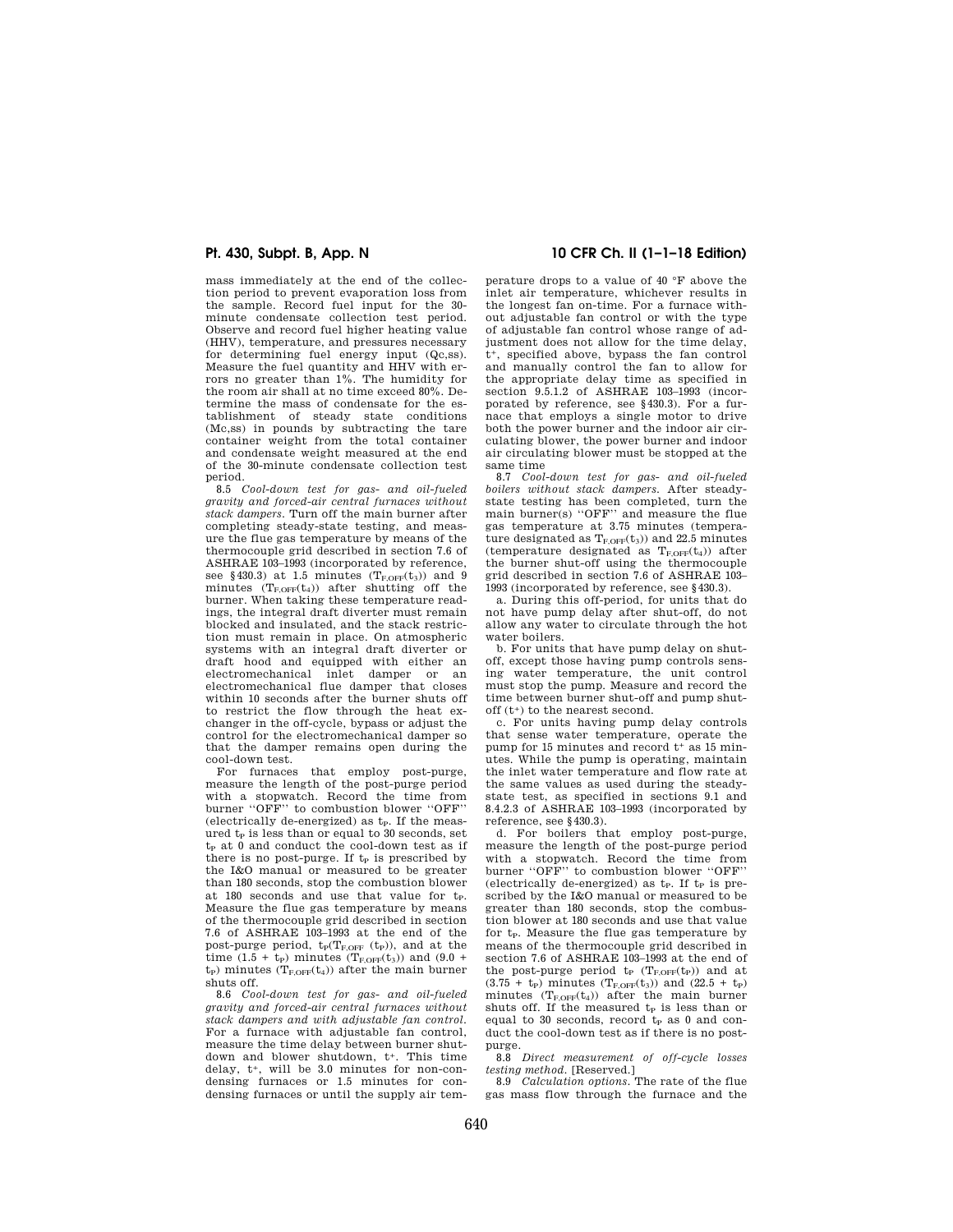factors  $D_P$ ,  $D_F$ , and  $D_S$  are calculated by the equations in sections 11.6.1, 11.6.2, 11.6.3, 11.6.4, 11.7.1, and 11.7.2 of ASHRAE 103–1993 (incorporated by reference, see §430.3). On units whose design is such that there is no measurable airflow through the combustion chamber and heat exchanger when the burner(s) is (are) off (as determined by the optional test procedure in section 7.10 of this appendix),  $\bar{D_F}$  and  $D_P$  may be set equal to 0.05.

8.10 *Optional test procedures for condensing furnaces and boilers that have no off-period flue losses.* For units that have applied the test method in section 7.10 of this appendix to determine that no measurable airflow exists through the combustion chamber and heat exchanger during the burner off-period and having post-purge periods of less than 5 seconds, the cool-down and heat-up tests specified in sections 9.5 and 9.6 of ASHRAE 103– 1993 (incorporated by reference, see §430.3) may be omitted. In lieu of conducting the cool-down and heat-up tests, the tester may use the losses determined during the steadystate test described in section 9.1 of ASHRAE 103–1993 when calculating heating seasonal efficiency, Effy<sub>HS</sub>.

8.11 *Measurement of electrical standby and off mode power.* 

8.11.1 *Standby power measurement.* With all electrical auxiliaries of the furnace or boiler not activated, measure the standby power (PW,SB) in accordance with the procedures in IEC 62301 (incorporated by reference, see §430.3), except that section 8.5, *Room Ambient Temperature,* of ASHRAE 103–1993 (incorporated by reference, see §430.3) and the voltage provision of section 8.2.1.4, *Electrical Supply,* of ASHRAE 103–1993 shall apply in lieu of the corresponding provisions of IEC 62301 at section 4.2, *Test room,* and the voltage specification of section 4.3, *Power supply.* Frequency shall be 60Hz. Clarifying further, IEC 62301 section 4.4, *Power measurement instruments,* and section 5, *Measurements,* apply in lieu of ASHRAE 103–1993 section 6.10, *Energy Flow Rate.* Measure the wattage so that all possible standby mode wattage for the entire appliance is recorded, not just the standby mode wattage of a single auxiliary. Round the recorded standby power  $(P_{W,SB})$  to the second decimal place, except for loads greater than or equal to 10W, which must be recorded to at least three significant figures.

8.11.2 *Off mode power measurement.* If the unit is equipped with an off switch or there is an expected difference between off mode power and standby mode power, measure off mode power  $(P_{W,OFF})$  in accordance with the standby power procedures in IEC 62301 (incorporated by reference, see §430.3), except that section 8.5, *Room Ambient Temperature,*  of ASHRAE 103–1993 (incorporated by reference, see §430.3) and the voltage provision of section 8.2.1.4, *Electrical Supply,* of ASHRAE 103–1993 shall apply in lieu of the corresponding provisions of IEC 62301 at sec-

# **Department of Energy Pt. 430, Subpt. B, App. N**

tion 4.2, *Test room,* and the voltage specification of section 4.3, *Power supply.* Frequency shall be 60Hz. Clarifying further, IEC 62301 section 4.4, *Power measurement instruments,*  and section 5, *Measurements,* apply for this measurement in lieu of ASHRAE 103–1993 section 6.10, *Energy Flow Rate.* Measure the wattage so that all possible off mode wattage for the entire appliance is recorded, not just the off mode wattage of a single auxiliary. If there is no expected difference in off mode power and standby mode power, let  $P_{W,OFF}$  = P<sub>W,SB</sub>, in which case no separate measurement of off mode power is necessary. Round the recorded off mode power  $(P_{W,OFF})$  to the second decimal place, except for loads greater than or equal to 10W, in which case round the recorded value to at least three significant figures.

9.0 *Nomenclature.* Nomenclature includes the nomenclature specified in section 10 of ASHRAE 103–1993 (incorporated by reference, see §430.3) and the following additional variables:

 $Eff<sub>motor</sub> = Efficiency of power burner motor$ 

- $PE_{IG}$  = Electrical power to the interrupted ignition device, kW
- $R_{T,a}$  =  $R_{T,F}$  if flue gas is measured
- $=$   $R_{T,S}$  if stack gas is measured
- $R_{T,F}$  = Ratio of combustion air mass flow rate to stoichiometric air mass flow rate
- $R_{T,S}$  = Ratio of the sum of combustion air and relief air mass flow rate to stoichiometric air mass flow rate
- $t_{IG}$  = Electrical interrupted ignition device on-time, min.
- $T_{a,SS,X}$  =  $T_{F,SS,X}$  if flue gas temperature is measured,  ${}^{\circ}F$
- $T_{S,SS,X}$  if stack gas temperature is measured, °F
- $y_{IG}$  = Ratio of electrical interrupted ignition device on-time to average burner on-time
- $y_P$  = Ratio of power burner combustion blower on-time to average burner on-time
- $E<sub>SO</sub>$  = Average annual electric standby mode and off mode energy consumption, in kilowatt-hours
- $P_{W,OFF}$  = Furnace or boiler off mode power, in watts
- $P_{W,SB}$  = Furnace or boiler standby mode power, in watts

10.0 *Calculation of derived results from test measurements.* Perform calculations as specified in section 11 of ASHRAE 103–1993 (incorporated by reference, see §430.3), except for sections 11.5.11.1, 11.5.11.2, and appendices B and C; and as specified in sections 10.1 through 10.11 and Figure 1 of this appendix.

10.1 *Annual fuel utilization efficiency.* The annual fuel utilization efficiency (AFUE) is as defined in sections 11.2.12 (non-condensing systems), 11.3.12 (condensing systems), 11.4.12 (non-condensing modulating systems) and 11.5.12 (condensing modulating systems) of ASHRAE 103–1993 (incorporated by reference, see §430.3), except for the definition for the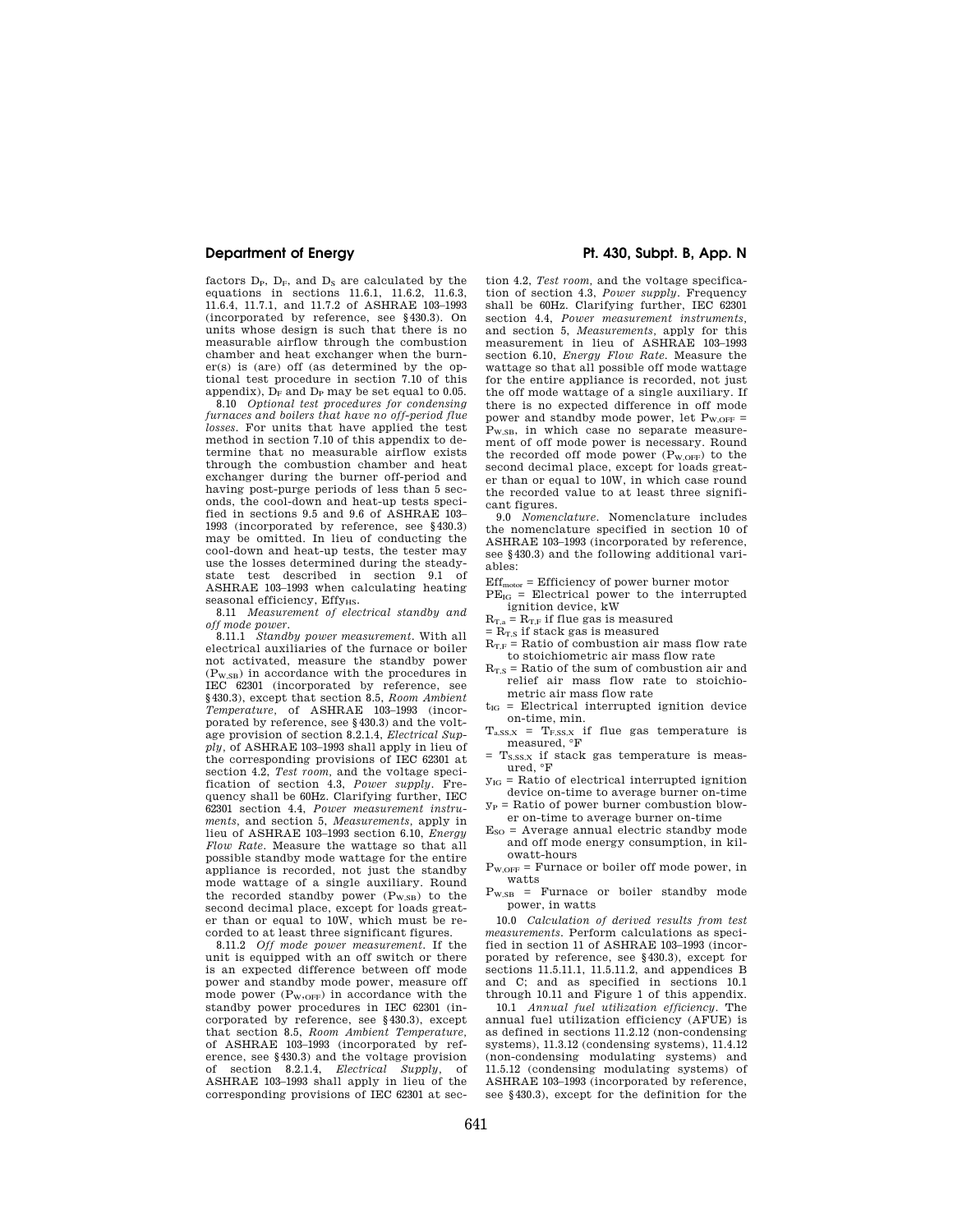term Effy<sub>HS</sub> in the defining equation for AFUE. Effy<sub>HS</sub> is defined as:

 $Effy_{HS}$  = heating seasonal efficiency as defined in sections 11.2.11 (non-condensing systems), 11.3.11 (condensing systems), 11.4.11 (non-condensing modulating systems) and 11.5.11 (condensing modulating systems) of ASHRAE 103–1993, except that for condensing modulating systems sections 11.5.11.1 and 11.5.11.2 are replaced by sections 10.2 and 10.3 of this appendix.  $Effy<sub>HS</sub>$  is based on the assumptions that all weatherized warm air furnaces or

## **Pt. 430, Subpt. B, App. N 10 CFR Ch. II (1–1–18 Edition)**

boilers are located outdoors, that nonweatherized warm air furnaces are installed as isolated combustion systems, and that non-weatherized boilers are installed indoors.

10.2 *Part-load efficiency at reduced fuel input rate.* If the option in section 8.10 of this appendix is not employed, calculate the partload efficiency at the reduced fuel input rate,  $Effy_{U,R}$ , for condensing furnaces and boilers equipped with either step-modulating or two-stage controls, expressed as a percent and defined as:

$$
Effy_{U,H} = 100 - L_{L,A} + L_G - L_C - C_J L_J - \left[ \frac{t_{ON}}{t_{ON} + (\frac{Q_P}{Q_{IN}}) t_{OFF}} \right] (L_{S,ON} + L_{S,OFF} + L_{I,ON} + L_{I,OFF})
$$

If the option in section 8.10 of this appendix is employed, calculate  $Effy_{U,R}$  as follows:

$$
Effy_{U,H} = 100 - L_{L,A} + L_G - L_C - C_J L_J - \left[ \frac{t_{ON}}{t_{ON} + \left( \frac{Q_P}{Q_{IN}} \right) t_{OFF}} \right] (C_S)(L_{S,SS})
$$

Г

Where:

- $L_{L,A}$  = value as defined in section 11.2.7 of ASHRAE 103–1993 (incorporated by reference, see §430.3)
- $L_G$  = value as defined in section 11.3.11.1 of ASHRAE 103–1993, at reduced input rate,
- $L<sub>C</sub>$  = value as defined in section 11.3.11.2 of ASHRAE 103–1993 at reduced input rate,
- $L_J$  = value as defined in section 11.4.8.1.1 of ASHRAE 103–1993 at maximum input rate,
- $t_{ON}$  = value as defined in section 11.4.9.11 of ASHRAE 103–1993,
- $Q_P$  = pilot fuel input rate determined in accordance with section 9.2 of ASHRAE 103–1993 in Btu/h,
- $Q_{IN}$  = value as defined in section 11.4.8.1.1 of ASHRAE 103–1993,
- $t_{\text{OFF}}$  = value as defined in section 11.4.9.12 of ASHRAE 103–1993 at reduced input rate,
- $L_{S,ON}$  = value as defined in section 11.4.10.5 of ASHRAE 103–1993 at reduced input rate,
- $L_{S,OFF}$  = value as defined in section 11.4.10.6 of ASHRAE 103–1993 at reduced input rate,
- $L_{I,ON}$  = value as defined in section 11.4.10.7 of ASHRAE 103–1993 at reduced input rate,
- $L_{I,OFF}$  = value as defined in section 11.4.10.8 of ASHRAE 103–1993 at reduced input rate,

 $C_I$  = jacket loss factor and equal to:

 $= 0.0$  for furnaces or boilers intended to be installed indoors

 $\mathbf{I}$ 

- = 1.7 for furnaces intended to be installed as isolated combustion systems
- $= 2.4$  for boilers (other than finned-tube boilers) intended to be installed as isolated combustion systems
- = 3.3 for furnaces intended to be installed outdoors
- = 4.7 for boilers (other than finned-tube boilers) intended to be installed outdoors
- = 1.0 for finned-tube boilers intended to be installed outdoors
- = 0.5 for finned-tube boilers intended to be installed in isolated combustion system applications
- $L<sub>S,SS</sub>$  = value as defined in section 11.4.6 of ASHRAE 103–1993 at reduced input rate,
- $C<sub>S</sub>$  = value as defined in section 11.3.10.1 of ASHRAE 103–1993 at reduced input rate.

10.3 *Part-Load Efficiency at Maximum Fuel Input Rate.* If the option in section 8.10 of this appendix is not employed, calculate the part-load efficiency at maximum fuel input rate, Effy<sub>U,H</sub>, for condensing furnaces and boilers equipped with two-stage controls, expressed as a percent and defined as:

$$
Effy_{U,R} = 100 - L_{L,A} + L_G - L_C - C_J L_J - \left[ \frac{t_{ON}}{t_{ON} + \left( \frac{Q_P}{Q_{IN}} \right) t_{OFF}} \right] \left( L_{S,ON} + L_{S,OFF} + L_{I,ON} + L_{I,OFF} \right)
$$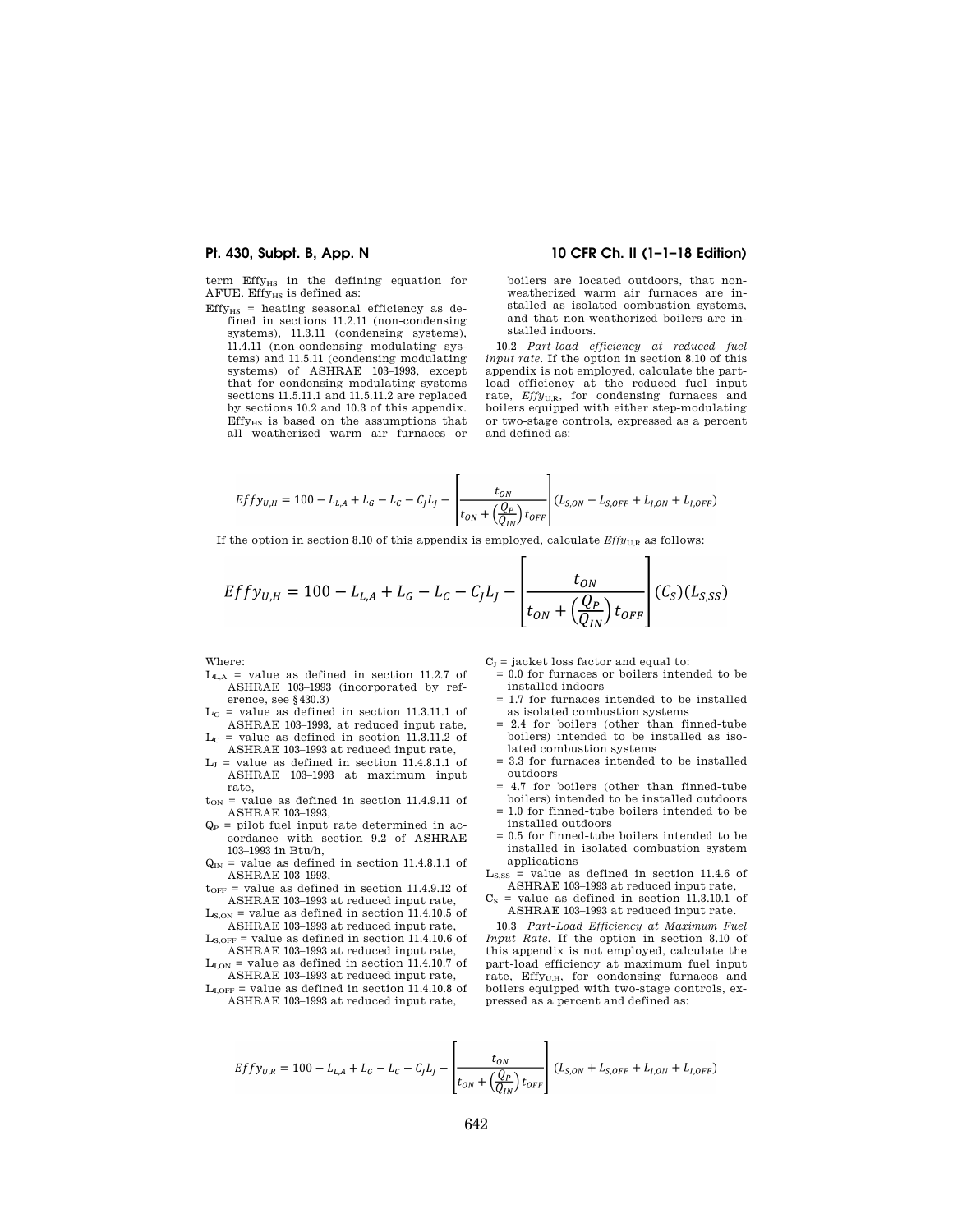# **Department of Energy Pt. 430, Subpt. B, App. N**

If the option in section 8.10 of this appendix is employed, calculate  $Eff_{U,H}$  as follows:

$$
Effy_{U,R} = 100 - L_{L,A} + L_G - L_C - C_J L_J - \left[ \frac{t_{ON}}{t_{ON} + \left( \frac{Q_P}{Q_{IN}} \right) t_{OFF}} \right] (C_S)(L_{S,SS})
$$

Where:

- $L_{L,A}$  = value as defined in section 11.2.7 of ASHRAE 103–1993 (incorporated by reference, see §430.3),
- $L_G$  = value as defined in section 11.3.11.1 of ASHRAE 103–1 at maximum input rate,
- $L_C$  = value as defined in section 11.3.11.2 of ASHRAE 103–1993 at maximum input rate,
- $L_J$  = value as defined in section 11.4.8.1.1 of ASHRAE 103–1993 at maximum input rate,
- $t_{ON}$  = value as defined in section 11.4.9.11 of ASHRAE 103–1993,
- $Q_P$  = pilot fuel input rate determined in accordance with section 9.2 of ASHRAE 103–1993 in Btu/h,
- $Q_{IN}$  = value as defined in section 11.4.8.1.1 of ASHRAE 103–1993,
- $t_{\text{OFF}}$  = value as defined in section 11.4.9.12 of ASHRAE 103–1993 at maximum input rate,
- $\rm L_{S,ON}$  = value as defined in section 11.4.10.5 of ASHRAE 103–1993 at maximum input rate,
- $L_{S,OFF}$  = value as defined in section 11.4.10.6 of ASHRAE 103–1993 at maximum input rate,
- $L_{I,ON}$  = value as defined in section 11.4.10.7 of ASHRAE 103–1993 at maximum input rate,
- $L_{I,OFF}$  = value as defined in section 11.4.10.8 of ASHRAE 103–1993 at maximum input rate,
- $C_I$  = value as defined in section 10.2 of this appendix,
- $L<sub>S,SS</sub>$  = value as defined in section 11.4.6 of ASHRAE 103–1993 at maximum input rate,
- $C<sub>S</sub>$  = value as defined in section 11.4.10.1 of ASHRAE 103–1993 at maximum input rate.

10.4 *National average burner operating hours, average annual fuel energy consumption, and average annual auxiliary electrical energy consumption for gas or oil furnaces and boilers.* 

10.4.1 *National average number of burner operating hours.* For furnaces and boilers equipped with single-stage controls, the national average number of burner operating hours is defined as:

 $BOH_{SS} = 2,080 (0.77) (A) DHR - 2,080 (B)$ Where:

- 2,080 = national average heating load hours  $0.77$  = adjustment factor to adjust the cal-
- culated design heating requirement and

heating load hours to the actual heating load experienced by the heating system

- $A = 100,000/[341,300 (y<sub>P</sub> PE + y<sub>IG</sub> PE<sub>IG</sub> + y BE)$ +  $(Q_{IN} - Q_P)$  Effy<sub>HS</sub>], for forced draft unit, indoors
- = 100,000/[341,300 ( $y_P$  PE Eff<sub>motor</sub> +  $y_{IG}$  PE<sub>IG</sub> +  $y$  BE) +  $(Q_{IN} - Q_P)$  Effy<sub>HS</sub>], for forced draft unit, isolated combustion system,
- $= 100,000/[341,300$  ( $y_P$  PE (1 Eff<sub>motor</sub>) +  $y_{IG}$  $PE_{IG} + y BE$  +  $(Q_{IN} - Q_P) Effy_{HS}$ , for induced draft unit, indoors, and
- $= 100,000/[341,300 (y_{IG} PE_{IG} + y BE) + (Q_{IN} Q_P$ ) Effy<sub>HS</sub>], for induced draft unit, isolated combustion system.
- DHR = typical design heating requirements as listed in Table 8 (in kBtu/h) of ASHRAE 103–1993 (incorporated by reference, see §430.3), using the proper value of Q<sub>OUT</sub> defined in 11.2.8.1 of ASHRAE 103-1993.
- $\rm B = 2$   $\rm Q_{\rm P}$  (Effy $_{\rm HS})$  (A)/100,000

Where:

- $Eff<sub>motor</sub> = nameplate power burner motor effi$ ciency provided by the manufacturer,
- = 0.50, an assumed default power burner efficiency if not provided by the manufacturer.
- 100,000 = factor that accounts for percent and kBtu
- $y_P$  = ratio of induced or forced draft blower on-time to average burner on-time, as follows:
- 1 for units without post-purge;
- $1 + (t_P/3.87)$  for single stage furnaces with post purge;
- $1 + (t_P/10)$  for two-stage and step modulating furnaces with post purge;
- $1 + (t_P/9.68)$  for single stage boilers with post purge; or
- $1 + (t_P/15)$  for two stage and step modulating boilers with post purge.
- PE = all electrical power related to burner operation at full load steady-state operation, including electrical ignition device if energized, controls, gas valve or oil control valve, draft inducer, and boiler pump, as determined in section 8.2 of this appendix.
- $y_{IG}$  = ratio of burner interrupted ignition device on-time to average burner on-time, as follows:
- 0 for burners not equipped with interrupted ignition device;
- $(t_{IG}/3.87)$  for single-stage furnaces or boilers;
- $(t_{IG}/10)$  for two-stage and step modulating furnaces;
- $(t_{IG}/9.68)$  for single stage boilers; or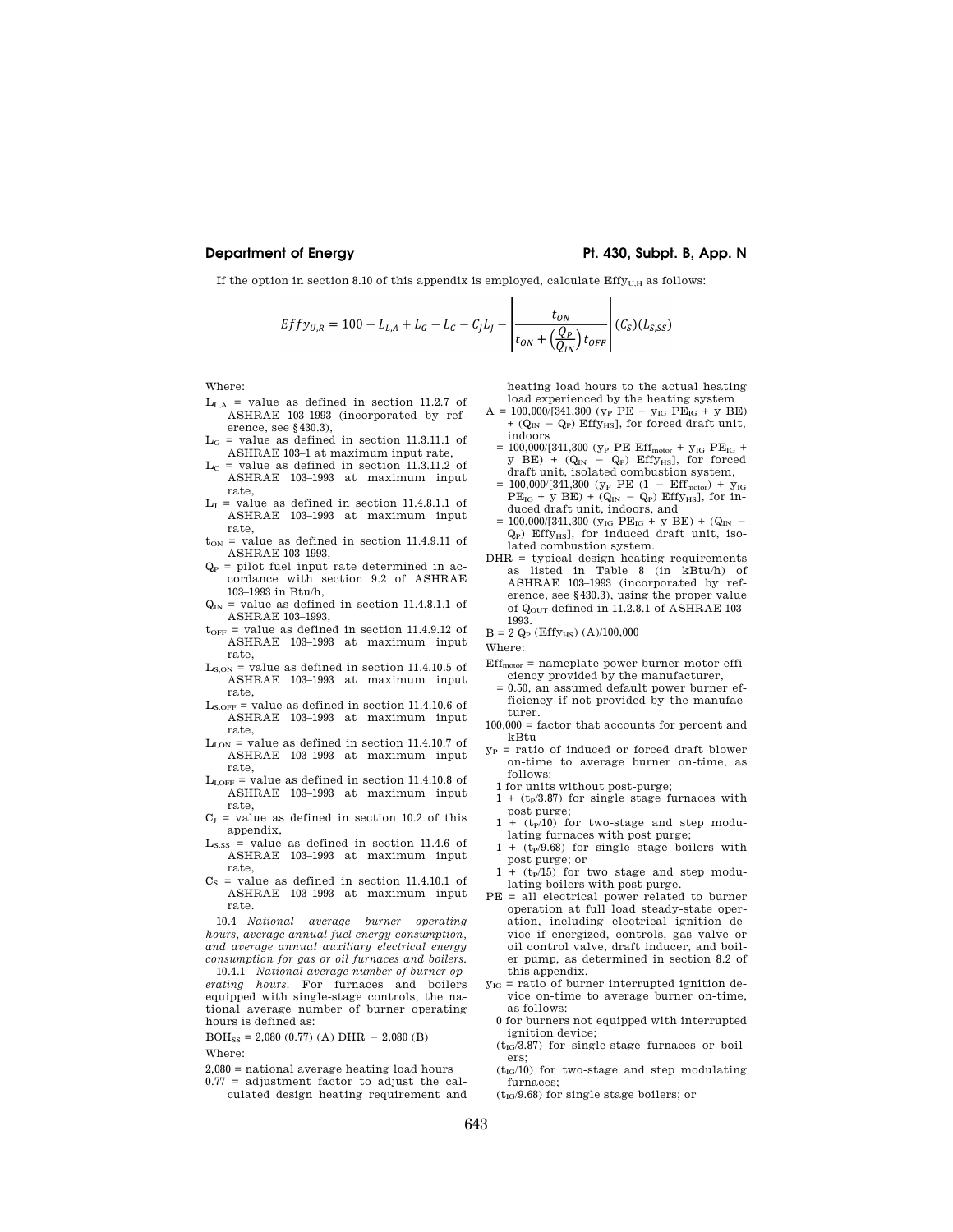$(t_{IG}/15)$  for two stage and step modulating boilers.

- $PE_{IG}$  = electrical input rate to the interrupted ignition device on burner (if employed), as defined in section 8.3 of this appendix
- $y =$  ratio of blower or pump on-time to average burner on-time, as follows:
- 1 for furnaces without fan delay or boilers without a pump delay;
- $1 + (t^+ t^-)/3.87$  for single-stage furnaces with fan delay;
- $1 + (t^+ t^-)/10$  for two-stage and step modulating furnaces with fan delay;
- 1 + (t+/9.68) for single-stage boilers with pump delay;
- $1 + (t<sup>+</sup>/1.5)$  for two-stage and step modulating boilers with pump delay.
- BE = circulating air fan or water pump electrical energy input rate at full-load steady-state operation as defined in section 8.2 of this appendix.
- $t<sub>P</sub>$  = post-purge time as defined in section 8.5 (furnace) or section 8.7 (boiler) of this appendix
- $= 0$  if t<sub>p</sub> is equal to or less than 30 second  $t_{IG}$  = on-time of the burner interrupted igni-
- tion device, as defined in section 8.3 of this appendix
- $Q_{IN}$  = as defined in section 11.2.8.1 of ASHRAE 103–1993
- $Q_P$  = as defined in section 11.2.11 of ASHRAE 103–1993
- Effy<sub>HS</sub> = as defined in section 11.2.11 (noncondensing systems) or section 11.3.11.3 (condensing systems) of ASHRAE 103– 1993, percent, and calculated on the basis of:
	- isolated combustion system installation, for non-weatherized warm air furnaces;
- indoor installation, for non-weatherized boilers; or

outdoor installation, for furnaces and boilers that are weatherized.

- 2 = ratio of the average length of the heating season in hours to the average heating load hours
- $t^+$  = delay time between burner shutoff and the blower or pump shutoff measured as defined in section 9.5.1.2 of ASHRAE 103– 1993 (furnace) or section 8.7 of this appendix (boiler).
- $t^-=$  as defined in section 9.6.1 of ASHRAE 103–1993

10.4.1.1 For furnaces and boilers equipped with two stage or step modulating controls the average annual energy used during the heating season,  $E_M$ , is defined as:

 $E_M = (Q_{IN} - Q_P) BOH_{SS} + (8,760 - 4,600) Q_P$ Where:

- $Q_{IN}$  = as defined in 11.4.8.1.1 of ASHRAE 103– 1993 (incorporated by reference, see §430.3)
- $Q_P$  = as defined in 11.4.12 of ASHRAE 103-1993  $BOH_{SS}$  = as defined in section 10.4.1 of this
- appendix, in which the weighted  $Effy<sub>HS</sub>$

# **Pt. 430, Subpt. B, App. N 10 CFR Ch. II (1–1–18 Edition)**

as defined in 11.4.11.3 or 11.5.11.3 of ASHRAE 103–1993 is used for calculating the values of A and B, the term DHR is based on the value of  $Q_{\text{OUT}}$  defined in 11.4.8.1.1 or 11.5.8.1.1 of ASHRAE 103–1993, and the term  $(\mathrm{y}_\mathrm{P}\mathrm{P}\mathrm{E}\,+\,\mathrm{y}_\mathrm{IG}\mathrm{P}\mathrm{E}_\mathrm{IG}$  +  $\mathrm{y}\mathrm{B}\mathrm{E})$  in the factor A is increased by the factor R, which is defined as:

- $R = 2.3$  for two stage controls
- = 2.3 for step modulating controls when the ratio of minimum-to-maximum output is greater than or equal to 0.5
- = 3.0 for step modulating controls when the ratio of minimum-to-maximum output is less than 0.5
- $A = 100,000/[341,300 (y<sub>P</sub> PE + y<sub>IG</sub> PE<sub>IG</sub> + y BE)$  $R$  + ( $Q_{IN}$  –  $Q_P$ ) Effy<sub>HS</sub>], for forced draft unit, indoors
- $=$  100,000/[341,300 (yp PE Eff $_{\rm motor}$  + y $_{\rm IG}$  PE $_{\rm IG}$  + y BE) R +  $(Q_{IN} - Q_P)$  Effy<sub>HS</sub>], for forced draft unit, isolated combustion system,
- $= 100,000/[341,300 (y<sub>P</sub> PE (1 Eff<sub>motor</sub>) + y<sub>IG</sub>]$  $PE_{IG}$  + y BE) R + ( $Q_{IN}$  –  $Q_P$ ) Effy<sub>HS</sub>], for induced draft unit, indoors, and
- = 100,000/[341,300 ( $y_{IG}$  PE<sub>IG</sub> + y BE) R + (Q<sub>IN</sub>  $-$  Q<sub>P</sub>) Effy<sub>HS</sub>], for induced draft unit, isolated combustion system.

Where:

- $Eff<sub>motor</sub> = nameplate power burner motor effi$ ciency provided by the manufacturer,
	- = 0.50, an assumed default power burner efficiency if not provided by the manufacturer.
- Effy $_{HS}$  = as defined in 11.4.11.3 or 11.5.11.3 of ASHRAE 103–1993, and calculated on the basis of:
	- isolated combustion system installation, for non-weatherized warm air furnaces;
	- indoor installation, for non-weatherized boilers; or
- outdoor installation, for furnaces and boilers that are weatherized.
- 8,760 = total number of hours per year
- 4,600 = as defined in 11.4.12 of ASHRAE 103– 1993

10.4.1.2 For furnaces and boilers equipped with two-stage or step-modulating controls, the national average number of burner operating hours at the reduced operating mode (BOHR) is defined as:

### $\mathrm{BOH}_{\mathrm{R}}=\mathrm{X}_{\mathrm{R}}$   $\mathrm{E}_{\mathrm{M}}/\mathrm{Q}_{\mathrm{IN,R}}$

- Where:
- $X_R$  = as defined in 11.4.8.7 of ASHRAE 103-1993 (incorporated by reference, see §430.3)
- $E_M$  = as defined in section 10.4.1.1 of this appendix
- $Q_{\text{IN},\text{R}}$  = as defined in 11.4.8.1.2 of ASHRAE 103–1993

10.4.1.3 For furnaces and boilers equipped with two-stage controls, the national average number of burner operating hours at the maximum operating mode  $(BOH_H)$  is defined as:

 $BOH_H = X_H E_M/Q_{IN}$ 

Where: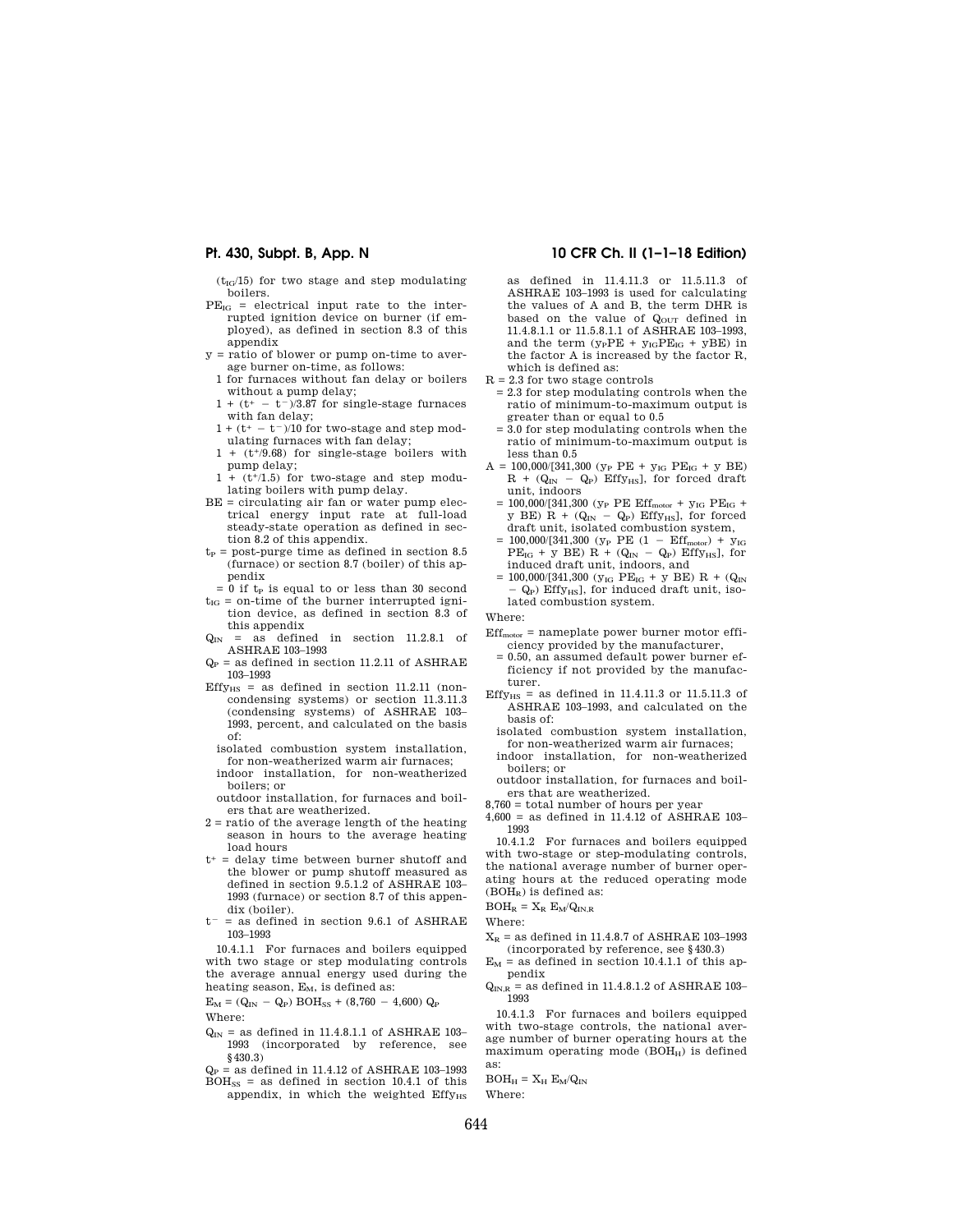- $X_H$  = as defined in 11.4.8.6 of ASHRAE 103-1993 (incorporated by reference, see §430.3)
- $E_M$  = as defined in section 10.4.1.1 of this appendix
- $Q_{IN}$  = as defined in section 11.4.8.1.1 of ASHRAE 103–1993

10.4.1.4 For furnaces and boilers equipped with step-modulating controls, the national average number of burner operating hours at the modulating operating mode  $(BOH<sub>M</sub>)$  is defined as:

 $BOH_M = X_H E_M/Q_{IN,M}$ 

Where:

- $X_H$  = as defined in 11.4.8.6 of ASHRAE 103– 1993 (incorporated by reference, see §430.3)
- $E_M$  = as defined in section 10.4.1.1 of this appendix

 $Q_{IN,M} = Q_{OUT,M}/(Effy_{SS,M}/100)$ 

 $Q_{\text{OUT},M}$  = as defined in 11.4.8.10 or 11.5.8.10 of ASHRAE 103–1993, as appropriate

Effy<sub>SS,M</sub> = as defined in 11.4.8.8 or 11.5.8.8 of ASHRAE 103–1993, as appropriate, in percent

 $100$  = factor that accounts for percent  $\,$ 

10.4.2 *Average annual fuel energy consumption for gas or oil fueled furnaces or boilers.* For furnaces or boilers equipped with singlestage controls, the average annual fuel energy consumption  $(E_F)$  is expressed in Btu per year and defined as:

 $\rm E_F = BOH_{SS}$   $\rm (Q_{IN}$   $\rm Q_P)$  + 8,760  $\rm Q_P$ 

Where:

- $\mathrm{BOH}_{\mathrm{SS}}$  = as defined in section 10.4.1 of this appendix
- $Q_{IN}$  = as defined in section 11.2.8.1 of ASHRAE 103–1993 (incorporated by reference, see §430.3)
- $Q_P$  = as defined in section 11.2.11 of ASHRAE 103–1993
- $8,760 =$  as defined in section 10.4.1.1 of this appendix

10.4.2.1 For furnaces or boilers equipped with either two-stage or step modulating controls,  $\mathrm{E_{F}}$  is defined as:

 $E_F = E_M + 4,600 Q_P$ 

Where:

- $E_M$  = as defined in section 10.4.1.1 of this appendix
- 4,600 = as defined in section 11.4.12 of ASHRAE 103–1993
- $Q_P$  = as defined in section 11.2.11 of ASHRAE 103–1993

10.4.3 *Average annual auxiliary electrical energy consumption for gas or oil-fueled furnaces or boilers.* For furnaces and boilers equipped with single-stage controls, the average annual auxiliary electrical consumption (EAE) is expressed in kilowatt-hours and defined as:

 $E_{AE}$  = BOH<sub>SS</sub> (y<sub>P</sub> PE + y<sub>IG</sub> PE<sub>IG</sub> + yBE) +  $E_{SO}$ Where:

# **Department of Energy Pt. 430, Subpt. B, App. N**

- $BOH<sub>SS</sub> =$  as defined in section 10.4.1 of this appendix
- $y_P$  = as defined in section 10.4.1 of this appendix
- PE = as defined in section 10.4.1 of this appendix
- $y_{IG}$  = as defined in section 10.4.1 of this appendix
- $PE_{IG}$  = as defined in section 10.4.1 of this appendix  $y =$  as defined in section 10.4.1 of this appen-
- dix  $BE =$  as defined in section 10.4.1 of this ap-
- pendix  $E_{SO}$  = as defined in section 10.11 of this appendix
- 10.4.3.1 For furnaces or boilers equipped with two-stage controls,  $E_{AE}$  is defined as:
- $E_{AE}$  = BOH<sub>R</sub> ( $y_P$  P $E_R$  +  $y_{IG}$  P $E_{IG}$  +  $yBE_R$ ) +  $BOH_H$  (y<sub>p</sub> PE<sub>H</sub> + y<sub>IG</sub> PE<sub>IG</sub> + y BE<sub>H</sub>) + E<sub>SO</sub> Where:
- $BOH<sub>P</sub> = as defined in section 10.4.1.2 of this$ appendix
- $y_P$  = as defined in section 10.4.1 of this appendix
- $PE<sub>R</sub>$  = as defined in section 8.2 of this appendix and measured at the reduced fuel input rate
- $y_{IG}$  = as defined in section 10.4.1 of this appendix
- $PE_{IG}$  = as defined in section 10.4.1 of this appendix
- y = as defined in section 10.4.1 of this appendix
- $BE_R$  = as defined in section 8.2 of this appendix and measured at the reduced fuel input rate
- $BOH<sub>H</sub>$  = as defined in section 10.4.1.3 of this appendix
- $PE<sub>H</sub>$  = as defined in section 8.2 of this appendix and measured at the maximum fuel input rate
- $BE_H$  = as defined in section 8.2 of this appendix and measured at the maximum fuel input rate
- $E_{SO}$  = as defined in section 10.11 of this appendix

10.4.3.2 For furnaces or boilers equipped with step-modulating controls,  $\rm E_{AE}$  is defined as:

 $E_{AE}$  = BOH<sub>R</sub> ( $y_P$  P $E_R$  +  $y_{IG}$  P $E_{IG}$  +  $y$  B $E_R$ ) +  $BOH_M$  (y<sub>p</sub> PE<sub>H</sub> + y<sub>IG</sub> PE<sub>IG</sub> + y BE<sub>H</sub>) + E<sub>SO</sub> Where:

- $BOH<sub>R</sub> =$  as defined in section 10.4.1.2 of this appendix
- $y_P$  = as defined in section 10.4.1 of this appendix
- $PE<sub>R</sub>$  = as defined in section 8.2 of this appendix and measured at the reduced fuel input rate
- $y_{IG}$  = as defined in section 10.4.1 of this appendix
- $PE_{IG}$  = as defined in section 10.4.1 of this appendix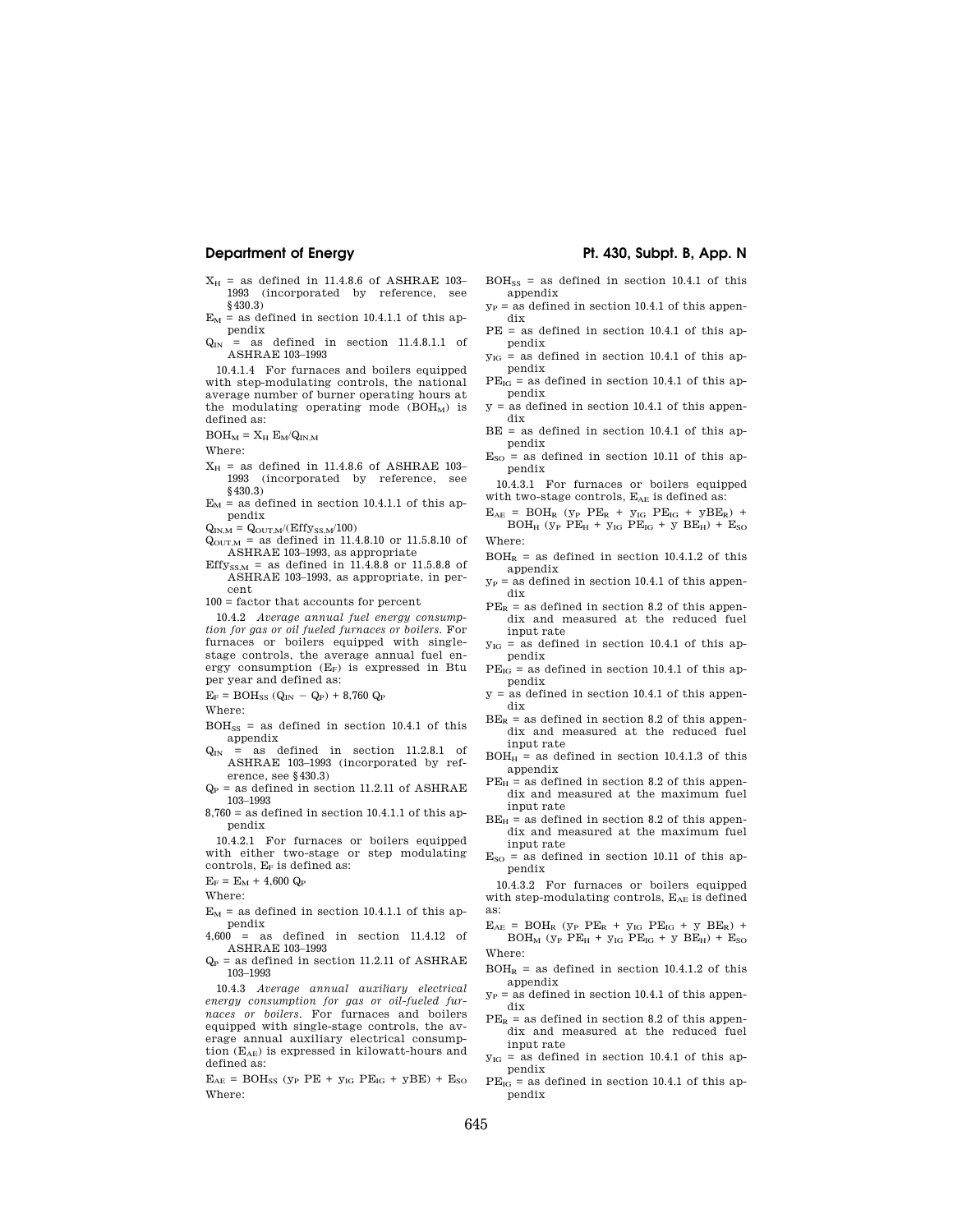- $y =$  as defined in section 10.4.1 of this appendix
- $\rm{BE}_{\rm{R}}$  = as defined in section 8.2 of this appendix and measured at the reduced fuel input rate
- $BOH<sub>M</sub>$  = as defined in 10.4.1.4 of this appendix  $PE_H$  = as defined in section 8.2 of this appen-
- dix and measured at the maximum fuel input rate
- $BE_H$  = as defined in section 8.2 of this appendix and measured at the maximum fuel input rate
- $E<sub>SO</sub>$  = as defined in section 10.11 of this appendix

10.5 *Average annual electric energy consumption for electric furnaces or boilers.* For electric furnaces and boilers, the average annual electrical energy consumption  $(E_E)$  is expressed in kilowatt-hours and defined as:

 $E_E = 100 (2,080) (0.77) DHR/(3.412 AFUE) + E<sub>SO</sub>$ Where:

100 = to express a percent as a decimal

- $2.080 =$  as defined in section 10.4.1 of this appendix
- $0.77$  = as defined in section 10.4.1 of this appendix
- DHR = as defined in section 10.4.1 of this appendix
- 3.412 = conversion factor from watt-hours to Btu
- AFUE = as defined in section 11.1 of ASHRAE 103–1993 (incorporated by reference, see §430.3), in percent, and calculated on the basis of:
- isolated combustion system installation, for non-weatherized warm air furnaces;
- indoor installation, for non-weatherized boilers; or outdoor installation, for furnaces and boil-
- ers that are weatherized.
- $E<sub>SO</sub>$  = as defined in section 10.11 of this appendix.

10.6 *Energy factor.* 

10.6.1 *Energy factor for gas or oil furnaces and boilers.* Calculate the energy factor, EF, for gas or oil furnaces and boilers defined as, in percent:

 $\rm EF \ = \ (E_F \ - \ 4,600 \ \ (Q_P)) (Effy_{HS})/(E_F \ + \ 3,412$  $(E_{AE})$ 

Where:

- $E_F$  = average annual fuel consumption as defined in section 10.4.2 of this appendix
- 4,600 = as defined in section 11.4.12 of ASHRAE 103–1993 (incorporated by reference, see §430.3)
- $Q_P$  = pilot fuel input rate determined in accordance with section 9.2 of ASHRAE 103–1993 in Btu/h
- $Effv_{\text{us}} =$  annual fuel utilization efficiency as defined in sections 11.2.11, 11.3.11, 11.4.11 or 11.5.11 of ASHRAE 103–1993, in percent, and calculated on the basis of:
- isolated combustion system installation, for non-weatherized warm air furnaces;

# **Pt. 430, Subpt. B, App. N 10 CFR Ch. II (1–1–18 Edition)**

indoor installation, for non-weatherized boilers; or

outdoor installation, for furnaces and boilers that are weatherized.

3,412 = conversion factor from kW to Btu/h  $E_{AE}$  = as defined in section 10.4.3 of this appendix

10.6.2 *Energy factor for electric furnaces and boilers.* The energy factor, EF, for electric furnaces and boilers is defined as:

 $EF = A F IIF$ 

Where:

AFUE = annual fuel utilization efficiency as defined in section 10.4.3 of this appendix, in percent

10.7 *Average annual energy consumption for furnaces and boilers located in a different geographic region of the United States and in buildings with different design heating requirements.* 

10.7.1 *Average annual fuel energy consumption for gas or oil-fueled furnaces and boilers located in a different geographic region of the United States and in buildings with different design heating requirements.* For gas or oilfueled furnaces and boilers, the average annual fuel energy consumption for a specific geographic region and a specific typical design heating requirement  $(E_{FR})$  is expressed in Btu per year and defined as:

 $E_{FR} = (E_F - 8{,}760 \text{ Q}_P) (H L H / 2{,}080) + 8{,}760 \text{ Q}_P$ Where:

- $E_F$  = as defined in section 10.4.2 of this appendix
- $8{,}760=\mathrm{as}$  defined in section 10.4.1.1 of this appendix
- $Q_P$  = as defined in section 11.2.11 of ASHRAE 103–1993 (incorporated by reference, see §430.3)
- HLH = heating load hours for a specific geographic region determined from the heating load hour map in Figure 1 of this appendix
- $2.080 =$  as defined in section 10.4.1 of this appendix

10.7.2 *Average annual auxiliary electrical energy consumption for gas or oil-fueled furnaces and boilers located in a different geographic region of the United States and in buildings with different design heating requirements.* For gas or oil-fueled furnaces and boilers, the average annual auxiliary electrical energy consumption for a specific geographic region and a specific typical design heating requirement  $(E_{AER})$  is expressed in kilowatthours and defined as:

 $E_{AER} = (E_{AE} - E_{SO})$  (HLH/2080) +  $E_{SOR}$ Where:

- $E_{AE}$  = as defined in section 10.4.3 of this appendix
- $E<sub>SO</sub> =$  as defined in section 10.11 of this appendix
- $HLH =$  as defined in section 10.7.1 of this appendix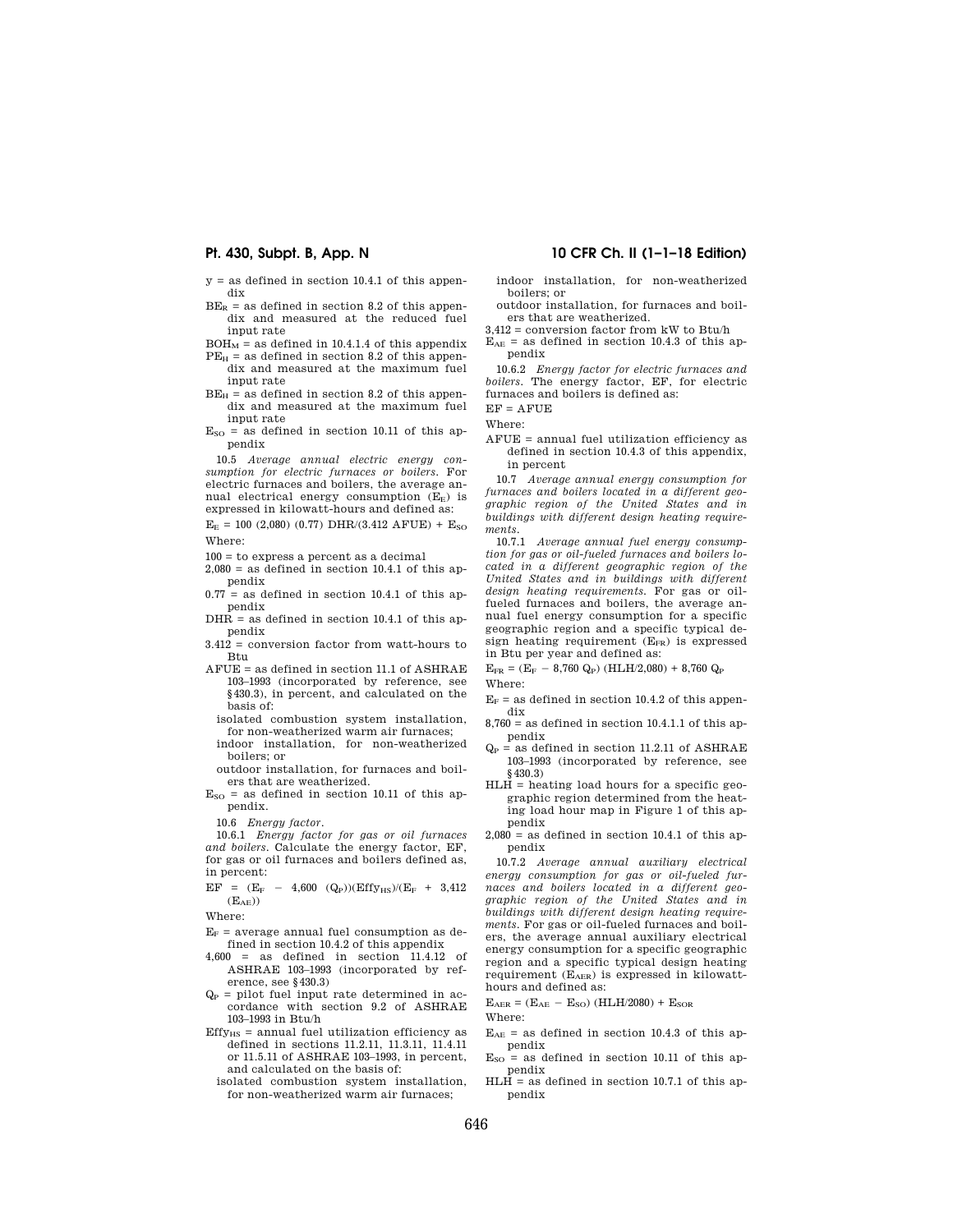$2.080 =$  as defined in section 10.4.1 of this appendix

 $E<sub>SOR</sub>$  = as defined in section 10.7.3 of this appendix.

10.7.3 *Average annual electric energy consumption for electric furnaces and boilers located in a different geographic region of the United States and in buildings with different design heating requirements.* For electric furnaces and boilers, the average annual electric energy consumption for a specific geographic region and a specific typical design heating requirement (E<sub>ER</sub>) is expressed in kilowatt-hours and defined as:

 $E_{ER}$  = 100 (0.77) DHR HLH/(3.412 AFUE) +  $E_{SOR}$ Where:

 $100 =$  as defined in section 10.4.3 of this appendix

 $0.77$  = as defined in section 10.4.1 of this appendix

 $DHR =$  as defined in section 10.4.1 of this appendix

 $HLH$  = as defined in section 10.7.1 of this appendix

 $3.412 =$  as defined in section 10.4.3 of this appendix

 $AFUE = as defined in section 10.4.3 of this$ appendix

 $E<sub>SOR</sub> = E<sub>SO</sub>$  as defined in section 10.11 of this appendix, except that in the equation for ESO, the term BOH is multiplied by the expression (HLH/2080) to get the appropriate regional accounting of standby mode and off mode loss.

10.8 *Annual energy consumption for mobile home furnaces* 

10.8.1 *National average number of burner operating hours for mobile home furnaces (BOHSS).*  BOHSS is the same as in section 10.4.1 of this appendix, except that the value of Effy<sub>HS</sub> in the calculation of the burner operating hours, BOH<sub>SS</sub>, is calculated on the basis of a direct vent unit with system number 9 or 10.

10.8.2 *Average annual fuel energy for mobile home furnaces*  $(E_F)$ .  $E_F$  is same as in section 10.4.2 of this appendix except that the burner operating hours, BOH<sub>SS</sub>, is calculated as specified in section 10.8.1 of this appendix.

10.8.3 *Average annual auxiliary electrical energy consumption for mobile home furnaces*   $(E_{AE})$ . E<sub>AE</sub> is the same as in section 10.4.3 of this appendix, except that the burner operating hours, BOHSS, is calculated as specified in section 10.8.1 of this appendix.

10.9 *Calculation of sales weighted average annual energy consumption for mobile home furnaces.* To reflect the distribution of mobile homes to geographical regions with average  $HLH<sub>MHF</sub>$  values different from 2,080, adjust the annual fossil fuel and auxiliary electrical energy consumption values for mobile home furnaces using the following adjustment calculations.

10.9.1 For mobile home furnaces, the sales weighted average annual fossil fuel energy

# **Department of Energy Pt. 430, Subpt. B, App. N**

consumption is expressed in Btu per year and defined as:  $E_{F, MHF} = (E_F - 8,760 \text{ Q}_P) \text{ H L} \cdot H_{MHF}/2,080 + 8,760$ 

 $Q_{P}$ Where:

 $E_F$  = as defined in section 10.8.2 of this appendix

- $8,760 =$  as defined in section 10.4.1.1 of this appendix
- $Q_P$  = as defined in section 10.2 of this appendix

 $HLH<sub>MHF</sub> = 1880$ , sales weighted average heating load hours for mobile home furnaces

 $2,080 =$  as defined in section 10.4.1 of this appendix

10.9.2 For mobile home furnaces, the sales-weighted-average annual auxiliary electrical energy consumption is expressed in kilowatt-hours and defined as:

 $\rm E_{AE,MHF}$  =  $\rm E_{AE}$  HLH $\rm_{MHF}/2,080$ 

Where:

- $E_{AE}$  = as defined in section 10.8.3 of this appendix
- $HLH<sub>MHF</sub>$  = as defined in section 10.9.1 of this appendix
- $2,080 =$  as defined in section 10.4.1 of this appendix

10.10 *Direct determination of off-cycle losses for furnaces and boilers equipped with thermal stack dampers.* [Reserved.]

10.11 *Average annual electrical standby mode and off mode energy consumption.* Calculate the annual electrical standby mode and off mode energy consumption  $(E_{SO})$  in kilowatt-hours, defined as:

 $E_{SO} = (P_{W,SB} (4160 - BOH) + 4600 P_{W,OFF}) K$ 

- Where:
- $P_{W,SB}$  = furnace or boiler standby mode power, in watts, as measured in section 8.11.1 of this appendix
- 4,160 = average heating season hours per year BOH = total burner operating hours as calculated in section 10.4 of this appendix for gas or oil-fueled furnaces or boilers. Where for gas or oil-fueled furnaces and boilers equipped with single-stage controls,  $BOH = BOH<sub>ss</sub>$ ; for gas or oil-fueled furnaces and boilers equipped with twostage controls, BOH =  $(BOH_R + BOH_H);$ and for gas or oil-fueled furnaces and boilers equipped with step-modulating controls,  $BOH = (BOH<sub>R</sub> + BOH<sub>M</sub>)$ . For electric furnaces and boilers,  $BOH =$ 100(2080)(0.77)DHR/(Ein 3.412(AFUE))
- 4,600 = as defined in section 11.4.12 of ASHRAE 103–1993 (incorporated by reference, see §430.3)
- $P_{W,OFF}$  = furnace or boiler off mode power, in watts, as measured in section 8.11.2 of this appendix
- $K = 0.001$  kWh/Wh, conversion factor from watt-hours to kilowatt-hours

Where:

 $100 =$  to express a percent as a decimal